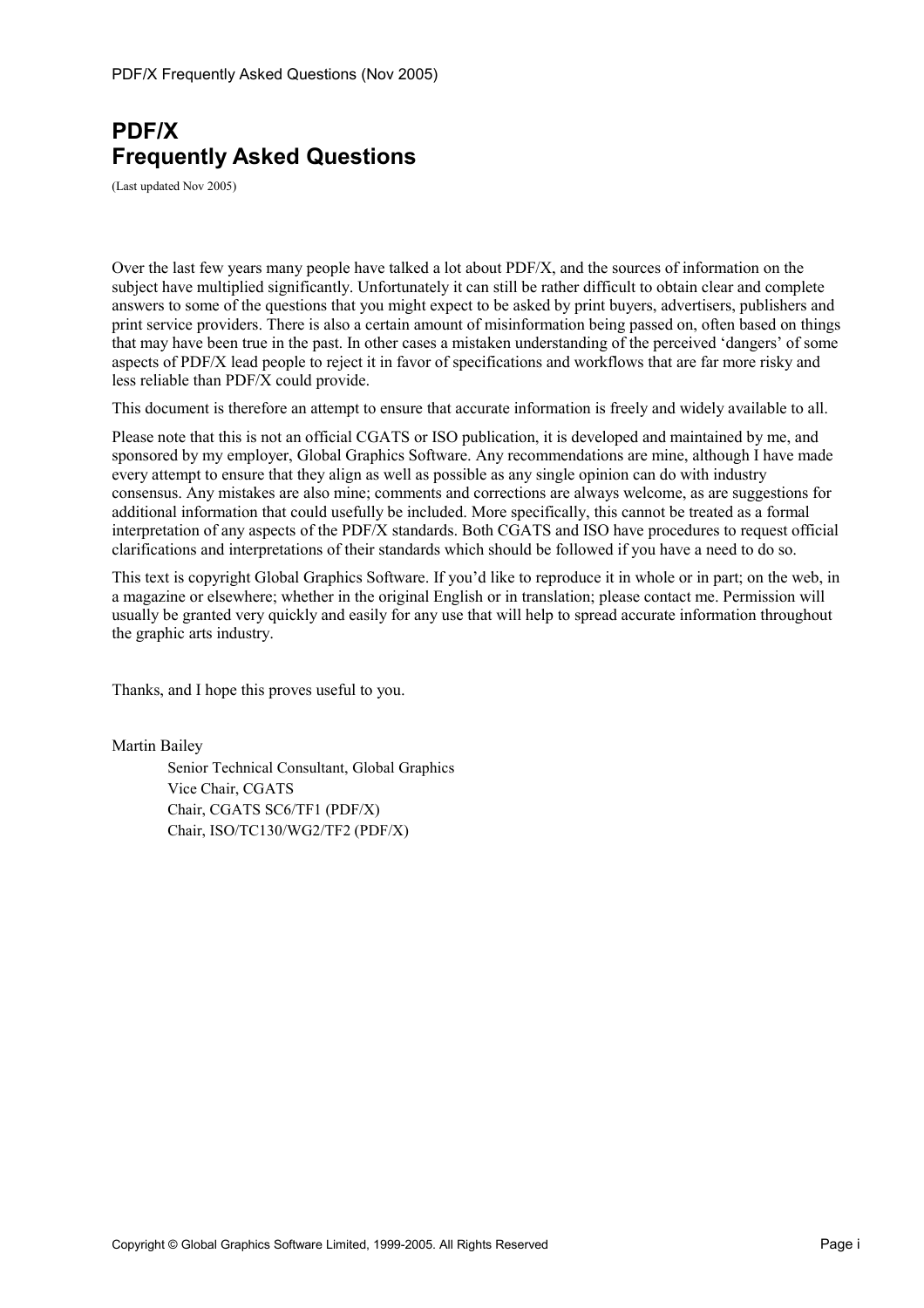| 1.  |  |
|-----|--|
| 2.  |  |
| 3.  |  |
| 4.  |  |
| 5.  |  |
| 6.  |  |
| 7.  |  |
| 8.  |  |
| 9.  |  |
| 10. |  |
| 11. |  |
| 12. |  |
| 13. |  |
| 14. |  |
| 15. |  |
| 16. |  |
| 17. |  |
| 18. |  |
| 19. |  |
| 20. |  |
| 21. |  |
| 22. |  |
| 23. |  |
| 24. |  |
| 25. |  |
| 26. |  |
| 27. |  |
| 28. |  |
| 29. |  |
| 30. |  |
| 31. |  |
| 32. |  |
| 33. |  |
| 34. |  |
| 35. |  |
| 36. |  |
| 37. |  |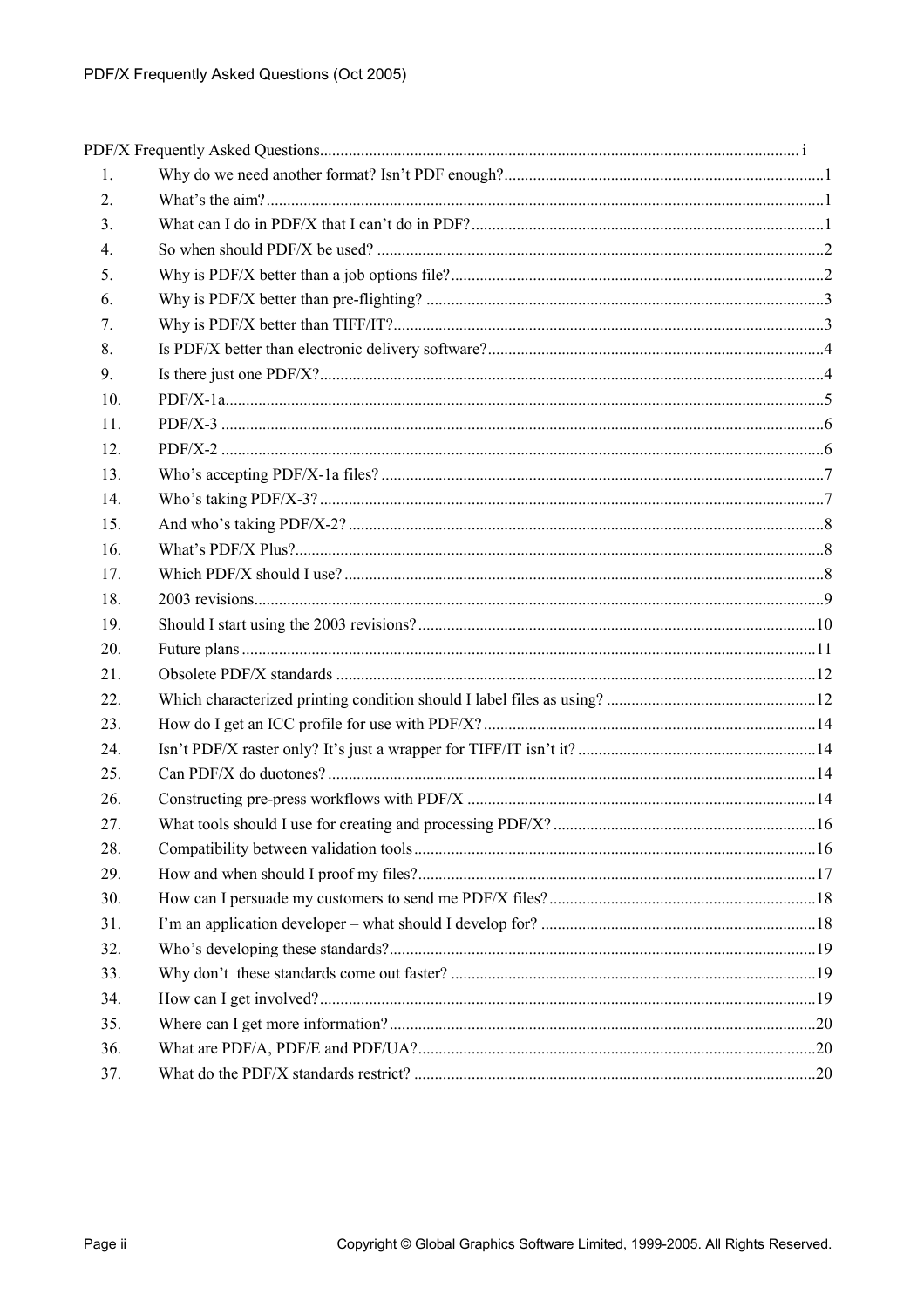## *1. Why do we need another format? Isn't PDF enough?*

PDF/X is not an alternative to PDF, it's a focused subset of PDF designed specifically for reliable prepress data interchange.

It's an application standard, as well as a file format standard. In other words, it defines how applications creating *and* reading PDF/X files should behave.

### *2. What's the aim?*

The aim for designers is to provide a digital content file that they can be confident will be printed predictably and correctly by the service provider. That requirement applies equally to a commercial print job printed on one site, and to a magazine ad placed in many publications and printed across the world.

The aim for service providers and publishers is to receive robust digital content files. In this context 'robust' means that they can be confident that the files will run through prepress without requiring rework or causing errors, and will allow them to meet (or exceed) customer expectations on press.

In both cases the key term is "process control". Reliable content file delivery is every bit as important as waste management and press automation; in fact it's a key pre-requisite for automation.

Bad files, errors in prepress and untrustworthy proofs lead to material waste and human intervention, which in turn increases costs, errors and delay both within and between the parties involved in a print job.

The immediately measurable goals of PDF/X are:

- To improve color and content matches from proof to proof, proof to press, and press to press
- To reduce processing errors in proofing and prepress
- To enable rapid, effective and automatable pre-flight of files at the time of receipt from the customer.
- To reduce the complexity and cost of customer education

All of these apply both on a single site, and when the files are handled on multiple sites, using different equipment, from many vendors

You'll notice that having a customer-supplied job print well is not on that list. All of the bullet items above can significantly increase the probability that a job will print well. On the other hand, it's just not possible that a single standard can enable jobs to print well on a wide variety of substrates and printing technologies. See "What's PDF/X Plus?" below for more on this.

# *3. What can I do in PDF/X that I can't do in PDF?*

Strictly speaking, nothing.

The important point is that you can do a lot of things in PDF that are not appropriate for graphic arts use, and that can cause problems when outputting for high quality reproduction.

"PDF/X" can be thought of as a shorthand way of specifying most of what you need to tell somebody in order for them to create a file that's as likely as possible to print correctly when they send it to you, even if they don't understand the details of what it's doing for them.

Phrased slightly differently, think of all file formats used for file transfers as being compromises between flexibility and reliability (where reliability is defined as the final printed piece looking like your own proof).

At one end of the scale are application files like Adobe InDesign or QuarkXPress documents. You can change those in whatever way you like if you have the application. Unfortunately the receiver of a file can also change them accidentally rather too easily. The results you get when printing are also dependent on many factors in the environment in which that copy of the design tool is running, such as operating system, fonts, PPDs and printer drivers, not to mention exactly which version of the design tool you have.

At the other end of the scale are copydot scans. Those will print absolutely as you expect, given the necessary provisos about having been prepared for the correct resolution and calibration. It's because of those cautions that I describe them as inflexible.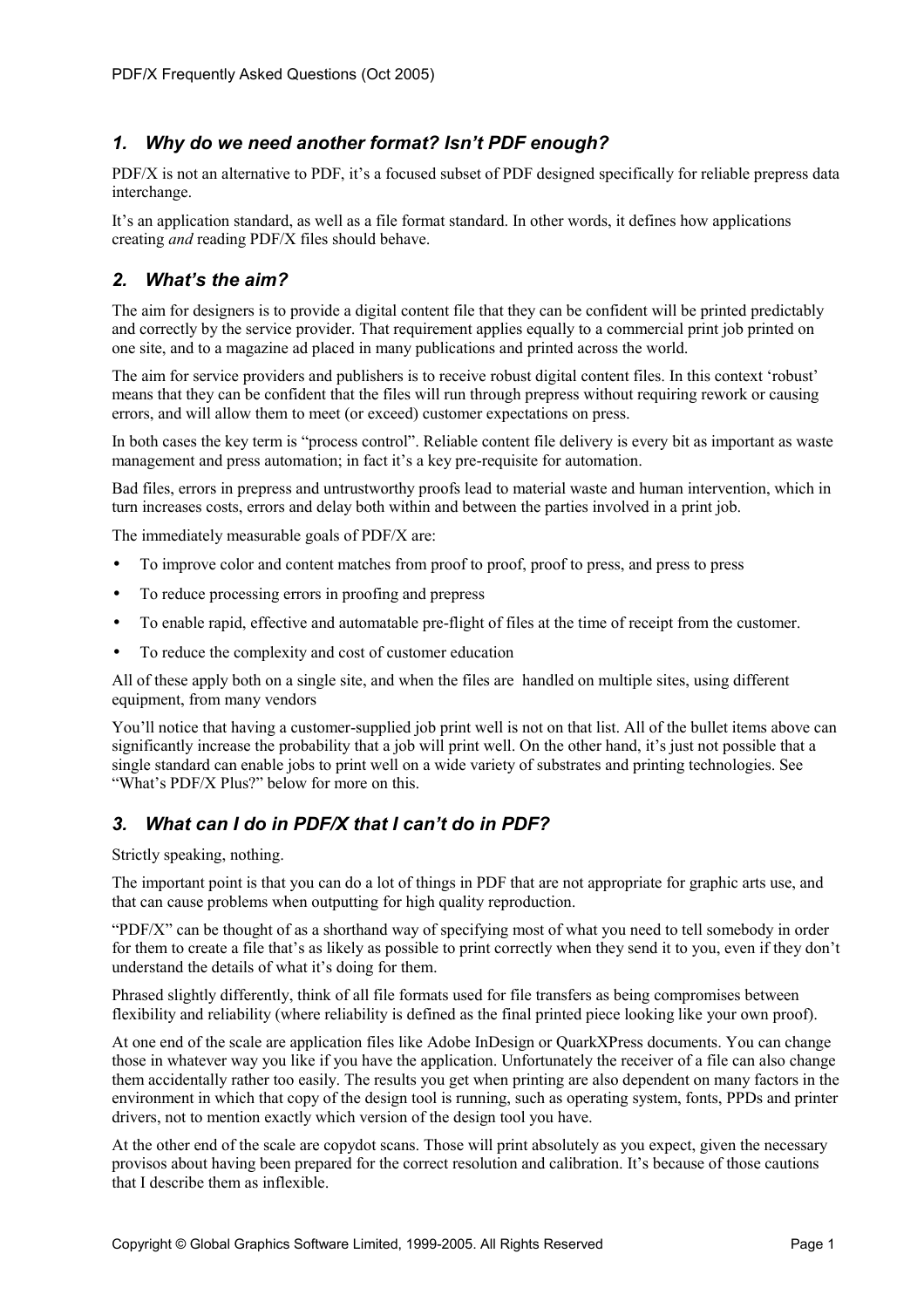In between, in order of decreasing flexibility and increasing reliability, other options at other positions on the scale include PostScript, EPS, PDF, PDF/X and TIFF/IT. When I use a name like 'PostScript' in that list I mean the format in an otherwise unspecified way. It's always possible to push such a format towards the reliable end of the scale by using appropriate software to create it. At one stage in northern Europe many people used a product called 'ProScript', for example, which limits the options used in EPS files. A 'ProScript EPS' file might be placed on the scale somewhere between PDF and PDF/X.



Appropriate use of pre-flight tools on PDF can give you a 'reliable PDF' much closer to where PDF/X is on that scale. The point of PDF/X is that it gives you a convenient and well specified label to use when asking for such a 'reliable PDF' file.

# *4. So when should PDF/X be used?*

Every transfer of files from one place to another, whether it's between designers sitting at adjacent desks, or from an ad agency to a magazine publisher, has an optimal position on this compromise scale, and there's a file format and workflow appropriate to that optimal compromise. Those two designers at desks next to each other would be crazy to use anything but native application documents, for instance.

In some cases there will be additional selection pressure for a specific format, e.g. for compatibility with other processes, but as a general rule the optimal compromise for the supply of print-ready files *between* organizations will be to retain some flexibility, but not at the expense of compromising reliability.

Copydot files are simply too inflexible for most transfers of ads and other print-ready files, although there are some instances where it may be the right thing to do (such as between some publishers and print sites).

For most inter-company print-ready transfers where the sender and receiver do not have a strong relationship in place and where there's no intention of holding planning meetings for each job submission PDF/X is a very good choice. That's why it's recommended for digital delivery in the  $10<sup>th</sup>$  edition of the SWOP specification (alongside TIFF/IT-P1 – see "Why is PDF/X better than TIFF/IT?").

# *5. Why is PDF/X better than a job options file?*

Over the last few years a number of people who receive PDF files have developed an approach that sometimes works well. They save a set of job options in Acrobat Distiller, and send that to their clients. When files are created by relatively unsophisticated users it's far more likely that they will meet the receiver's quality requirements using such job options than they would otherwise.

The main drawback of this approach is that it requires all files to be created using Acrobat Distiller, and cannot help those people who want to use the increasing number of desktop applications that can export directly to PDF (Adobe Illustrator, PhotoShop and InDesign, QuarkXPress, MacroMedia FreeHand, etc.), or alternative PostScript to PDF conversion tools, such as Agfa Apogee Create, Apago Piktor or Jaws PDF Creator.

Adobe's Creative Suite 2 products all share nominally the same job option files, but each uses a different subset of the data that can be stored in such a file. That makes it even harder to construct a configuration that's suitable for all of them, because no tool on its own can create a fully portable file.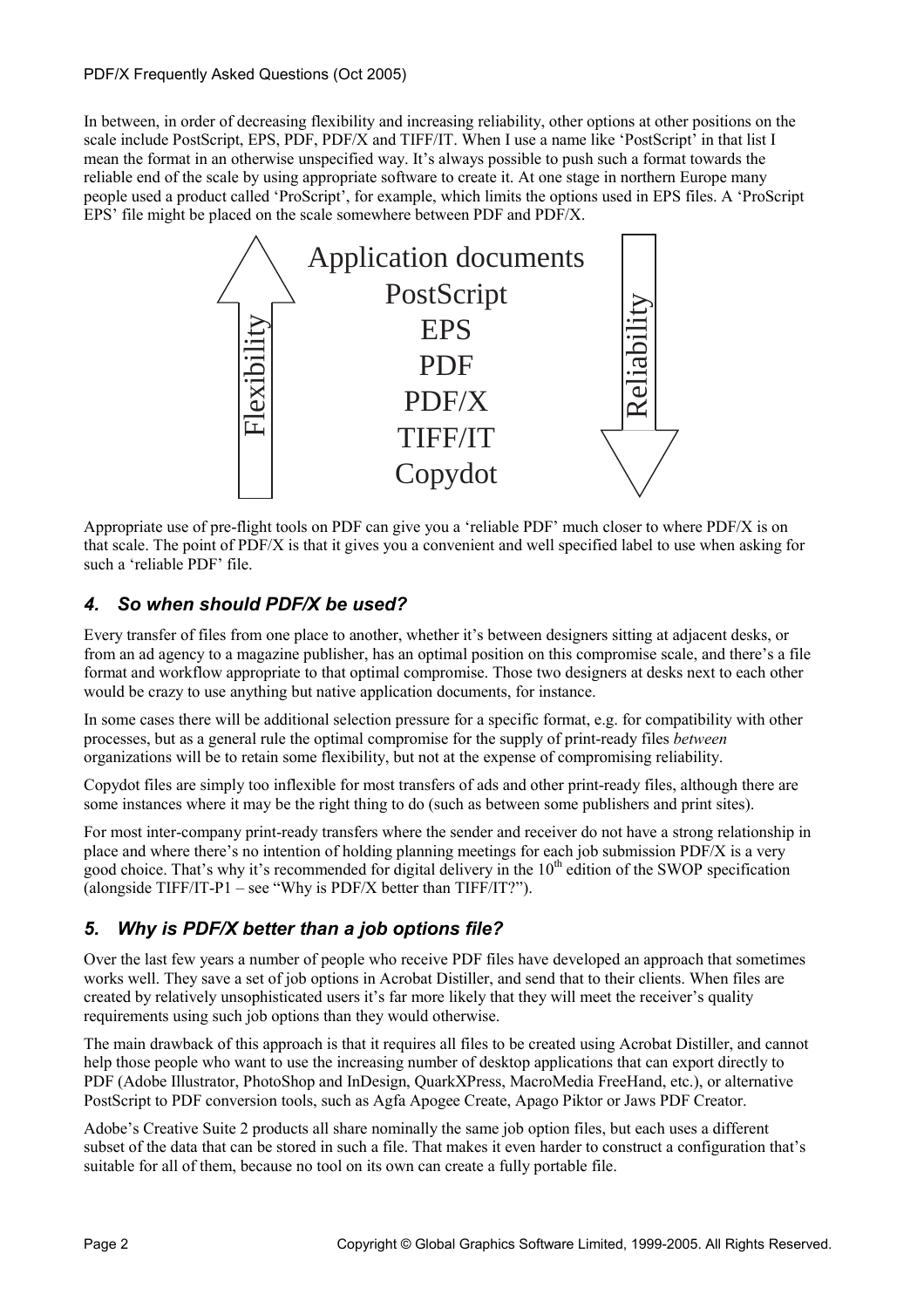This approach also cannot be applied to the high-end graphic arts tools that can generate PDF directly, like Creo Brisque, Dalim TWiST, or OneVision Solvero. You might expect that the users of such equipment should understand the process well enough not to need such help, but everyone makes mistakes occasionally!

A rather minor further consideration is that a new job options file would probably need to be developed for every new version of Distiller.

The implications of some of the options available in Acrobat Distiller can be quite subtle, making it rather difficult for an individual company to develop the best possible configuration. On the other hand PDF/X has been developed over a period of several years by a broad-based team of users and vendors, ensuring that a consensus of expert opinion is embodied within the standards.

Recommended Distiller job options files are provided by a number of groups such as the Ghent PDF workgroup, alongside their PDF/X Plus specifications (see "What's PDF/X Plus?").

## *6. Why is PDF/X better than pre-flighting?*

PDF/X and pre-flighting are not mutually exclusive. Indeed, PDF/X files should be checked to ensure that they conform to the standard before transmission. Ideally they should also be checked for all of those issues that cannot be addressed in a standard, such as the trim area and image resolutions (see also "What's PDF/X Plus?").

Before the introduction of PDF/X some companies receiving PDF files encouraged their customers to apply appropriate pre-flight checks before sending files. When the sender and receiver both use the same pre-flight tool it is sometimes possible for the receiver to supply a configuration file (e.g. a ground control for Markzware FlightCheck or a profile for Enfocus PitStop). With care this can eliminate a large proportion of problem files.

If the two parties involved are using different pre-flight tools, however, an explanation of the checks that should be made by the sender can be very complex. As more and more pre-flight tools are released with prebuilt PDF/X configurations already available these explanations can be significantly simplified.

# *7. Why is PDF/X better than TIFF/IT?*

TITT/IT-P1 has been held up as an example of a bullet-proof delivery format for some time, but results from at least one large prepress company show that PDF/X and TIFF/IT-P1 have very similar failure rates, both significantly better than those for generic PDF files.

PDF/X has a number of advantages over TIFF/IT-P1, such as:

- Better compression, including ZIP and JPEG for CTs, leading to much smaller files.
- Mechanisms for marking trim and bleed areas allowing automatic placement when compositing or imposing pages (at least in theory).
- Support for spot colors.
- A free and widely used file viewer.
- A mechanism for identifying the printing condition that the file was prepared for (e.g. SWOP or ISO coated).
- A flag to state whether the file has been trapped already.
- The opportunity to make small last minute corrections when absolutely necessary (without it being so easy to make changes that they can be made accidentally).
- Generally cheaper tool sets with wider availability.

A new revision of TIFF/IT was published in 2004, introducing a new conformance level – TIFF/IT-P2. While this addresses several of the issues above, adopting it will require upgrades or replacement of existing TIFF/IT-P1 tools. If you're going to switch format for that, why not go the whole way and switch to PDF/X?

Unfortunately, encoding CT/LW data into a PDF or PDF/X file is likely to produce a file that RIPs and traps extremely slowly, and can show unwanted imaging artifacts if output at the wrong resolution. That makes it hard to convert files from TIFF/IT to PDF/X. Such files are sometimes referred to as "raster/raster" files, as opposed to the "raster/vector" files created by other workflows. The most recent position papers from the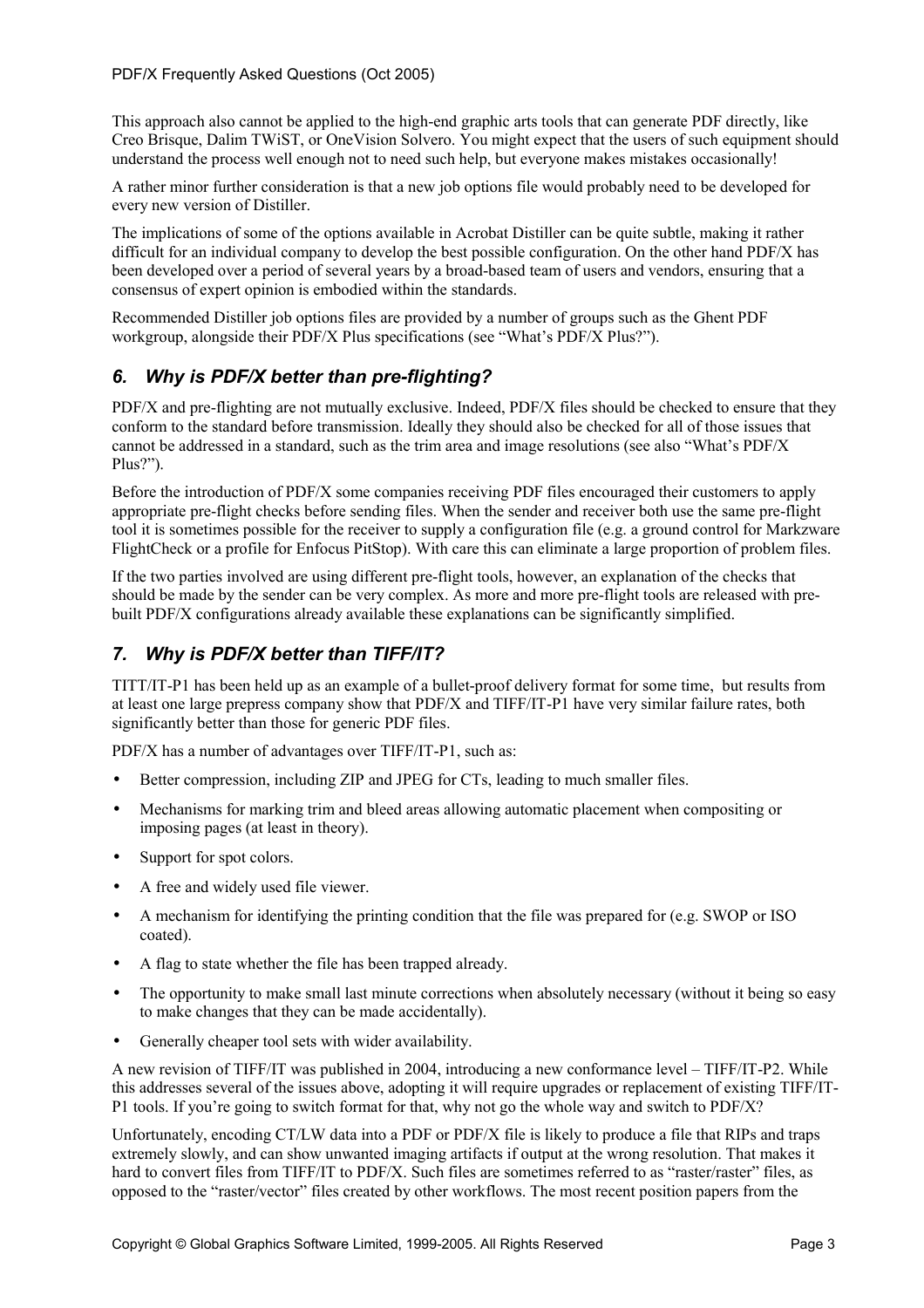DDAP therefore recommend that ads created in tools that create a CT/LW format be transmitted as TIFF/IT-P1 rather than converted to PDF/X if possible. The same advice is probably appropriate for non-advertising workflows too. Where a job does not start off as CT/LW, PDF/X is recommended instead.

## *8. Is PDF/X better than electronic delivery software?*

Several vendors have brought out software that can create PDF files and transmit them to a print service provider in one step, with all creation parameters under the control of the file recipient.

In many ways such products are an attempt to address the same issues that PDF/X does, and in many ways they are just as successful in doing so. The main difference is that electronic delivery software requires the file submitter to obtain specific software matching that used by the recipient (often achieved by the print service provider supplying the appropriate software to the print buyer). Where the required client software is expensive that's likely to occur only where there's an expectation of a long-term relationship between the two parties, while PDF/X is designed to be applicable even in one-off exchanges.

Where such software scores over PDF/X, however, is that at least some such products require even less investment of money, and education by the file creator than a PDF/X workflow would. PDF/X is designed to be easy and cheap to create, but most products creating it still require the user to set several configuration items, often on several different screens. When the client software is inexpensive and a print service provider's customer base is unsophisticated, electronic delivery software may be a better choice.

Remember, however, that PDF/X and electronic delivery software are not necessarily mutually exclusive; the print service provider configuring the client software to supply to his customers may well choose to build his settings on PDF/X rather than to develop his own from scratch.

## *9. Is there just one PDF/X?*

The PDF/X standards are designed to be very broadly applicable across as many sectors and geographical areas of the print industry as possible. They therefore form a very strong foundation for the development of specifications tailored more exactly for a particular sector (see "What's PDF/X Plus?" below).

Even so, in the development of the standard it was found that there were two issues that divided requirements so deeply that a single PDF/X standard could not address the needs.

#### *CMYK vs. device independent*

In some print sectors it is expected that the supplier of digital content files to a publisher or print service provider will retain absolute control over the final appearance of the piece on the printed sheet; the printer will simply follow instructions. Over the years this expectation has led to the exchange of data in CMYK (and/or spot color data).

In other print sectors responsibility for the printed piece looking right is taken by the print service provider. Many working in these sectors are creating files in device independent color spaces (usually CIELab or RGB tagged with an ICC (International Color Consortium) profile). Several advantages accrue from this approach, including reduced file size and more flexibility for re-purposing of jobs. These advantages, especially the ease of cross publication of jobs between multiple print formats (newsprint, magazine, commercial print and digital print) and also to the web, are encouraging a number of people who currently transfer files entirely in CMYK to investigate the use of device independent data as well.

Those who work in the CMYK world felt that they required an absolute assurance that they would not be accidentally provided with device independent color data. It was therefore decided to produce PDF/X standards for both use cases.

Throughout this document the phrase "CMYK-only" is intended to exclude data in RGB, Lab, ICC-based and "calibrated" color spaces. It does not exclude spot colors, either singly, or in combination (in, for example, a duotone).

#### *Blind vs. open exchange*

Some print jobs are ideally submitted to a print service provider with little or no technical discussion – all negotiations being restricted to business matters. In the PDF/X standards this is referred to as "blind exchange". It's an important model when a single print buyer is sending work to many service providers, and where a single service provider is accepting files from very large numbers of buyers. The archetypal example is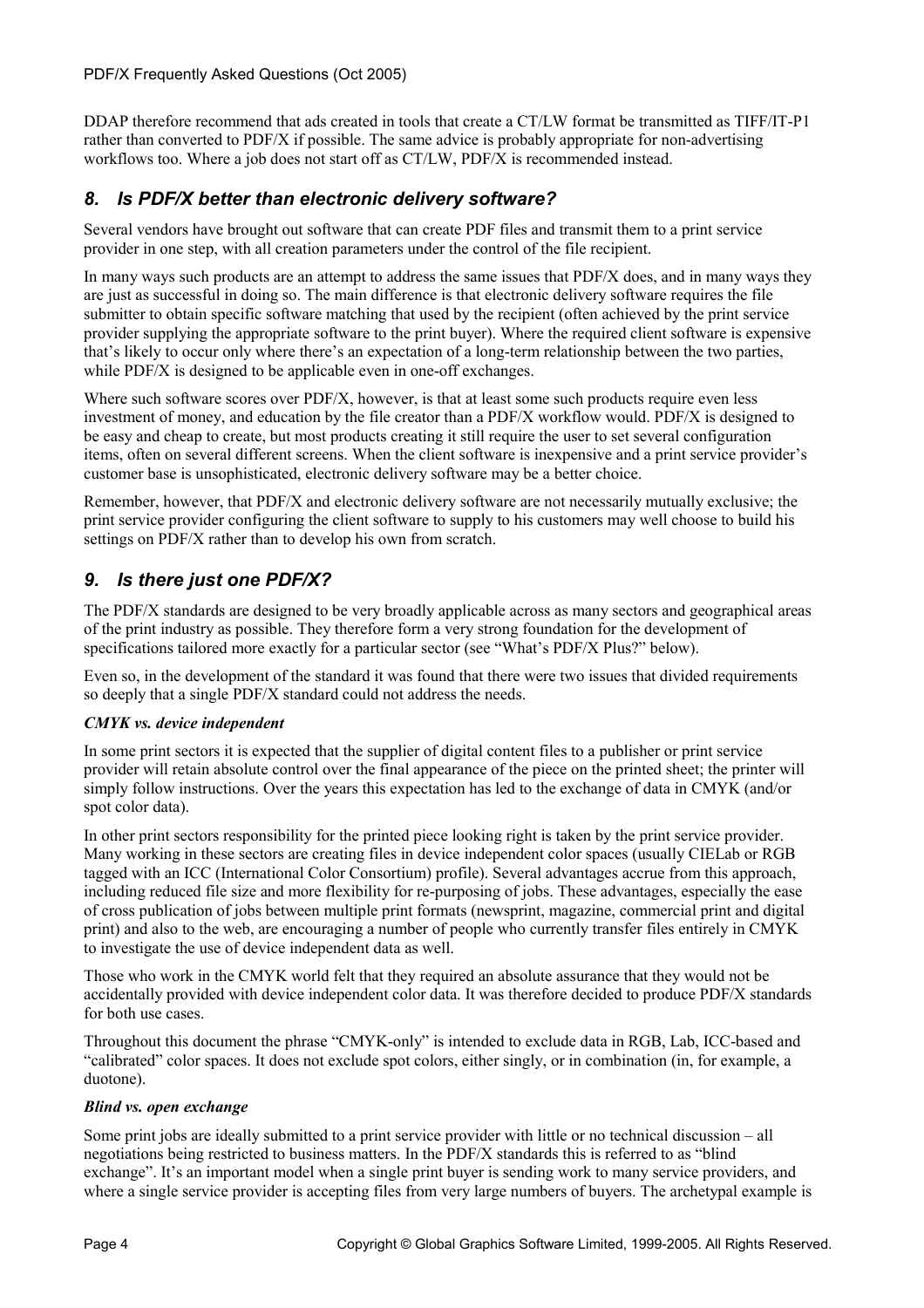the transmission of publication ads, where the same ad may be placed in many magazines, and every magazine obviously includes ads from many sources. A need for detailed, individual discussions around every placement would be a significant barrier to increasing efficiency on both sides of the submission.

There are, however, situations where it's necessary for the sender and receiver of a file (or file set) to have more discussion about how data should be prepared and exchanged, and in many of these cases there can be a requirement that the content of a single job is contained within multiple content files, possibly residing at different sites.

The combination of these two divisions led to a decision to create several PDF/X standards:

- PDF/X-1a for CMYK-only blind exchange.
- PDF/X-3 for color-managed blind exchange
- PDF/X-2 for open exchange

Each of these is a superset of the preceding one, removing restrictions in a staged manner.

No standard for CMYK-only open exchange was needed because the two parties are in technical discussion anyway, and may therefore add their own further restrictions as to the construction of the files.

Note that this section is a summary of the rational behind the split into three standards. Unfortunately the groups involved were not in a position to set out that rationale in advance of PDF/X standards development work, and achieving worldwide consensus was not, initially, an easy task. This is also one reason why the numerical sequence of the standards does not appear to be as logical as it might be.

# *10. PDF/X-1a*

The PDF/X-1a standard addresses blind exchanges where all files should be delivered in CMYK (and/or spot colors), with no RGB or device independent (color-managed) data.

This is a common requirement in many areas around the world and in many print sectors. It's often tied to an environment where the file supplier wants to retain maximum control of the print job; it's very hard to transmit data as RGB or Lab and still to include your own trap definitions, for instance.

Alternatively, it's requested by many print service providers and publishers who have had bad experiences with color managed data in the past, leading to inconsistent and unacceptable print quality. With the tools in current widespread use it tends to be easier to produce consistently reasonable color reproduction when files are supplied in CMYK.

Pre-conversion to CMYK works best where there is a clearly defined CMYK color space to convert into. Remember that a set of CMYK values do not specify a particular color until you also define what device it's being printed on; the same CMYK values printed on gravure, flexo, or offset litho presses, or on a laser or ink jet printer are likely to look quite different. For an excellent discussion of this see http://na.i1color.com/html/toast.htm.

In the US publication market most printers are attempting to standardize on the SWOP specifications, and much of the European newsprint market is converging on IFRA26. Thus an ad prepared for SWOP or IFRA26 is likely to produce the expected colors in most magazines or newspapers in those areas. Specifications like SWOP or IFRA26 are described as "characterized printing conditions".

Other sectors of the print market are more difficult to characterize; many commercial printers, for instance, claim to squeeze a larger gamut or better print contrast out of their presses than their local competitors. A wide range of paper stocks, in different colors, textures and coatings, obviously adds to the kind of color variation you'd see from the same CMYK values.

Several groups such as GRACoL, CGATS SC3, FOGRA, ECI and Printing Across Borders are working on characterizations and associated ICC profiles for commercial print but these are not yet in universal use, especially outside of continental Europe. In the meantime it's a little difficult to provide a file in CMYK to many commercial printers and have your proof exactly match the final printed piece off their press without significant discussion or on-press adjustments. In the absence of such discussion it's becoming commonplace for designers to separate to a form of "generic CMYK", often either SWOP or the default settings in Adobe PhotoShop. They must then simply hope that it will fall near enough to the press behavior to be acceptable, or that the print service provider will supply them with a proof that will match the press (see "Which characterized printing condition should I label files as using?").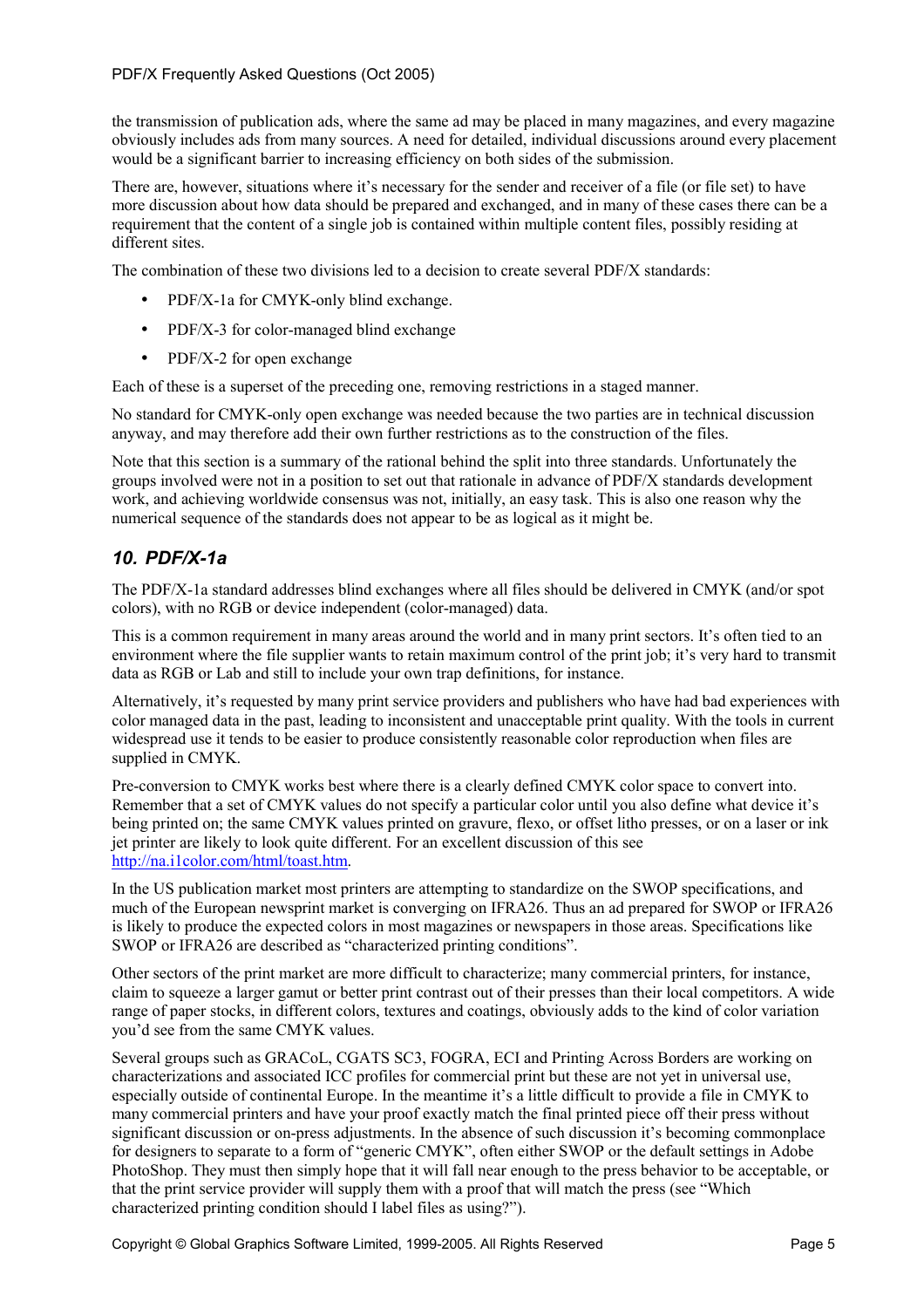The rise of non-impact digital presses, based on either ink jet or laser technology, also makes it difficult to send CMYK data without knowing exactly what press it will be run on, because presses from the different manufacturers may print the same CMYK values as very different colors. CGATS is investigating the possibility of standardized characterizations in this area too (CGATS SC6 TF2). Attacking the same problem from the other end, many digital press front ends can color manage incoming CMYK data, producing output that is a reasonable emulation of a SWOP press, for instance.

The first PDF/X-1a standard, better referred to as PDF/X-1a:2001 was published as ISO standard 15930-1:2001. See below for details of how to obtain a copy ("Where can I get more information?"), and for new revisions ("2003 revisions" and "Should I start using the 2003 revisions?").

# *11. PDF/X-3*

While some market sectors require exchanges with all color data already converted to CMYK, others are better served by transferring data in other spaces, such as CIELab or RGB with a profile attached.

The PDF/X-3 standard is a superset of PDF/X-1a; a PDF/X-1a file meets all of the technical requirements of PDF/X-3 except for the label that actually says "I'm a PDF/X-3 file". The primary difference between the two is that a PDF/X-3 file can also contain color managed data.

The same PDF/X-3 file may contain data in color-managed color spaces (such as Lab, CalRGB or using an embedded ICC profile), and other data in grayscale, CMYK and spot colors. The combination means that images can be included in a defined RGB space (for instance), while solid black text can be guaranteed to print in solid black without unexpected color fringing caused by color management spreading the black data to all the process separations.

Different prepress software may handle embedded ICC color profiles, etc, in color-managed jobs, which means that some care must be taken to ensure that a proof of device independent colors will accurately predict the final presswork. This is not to say that consistent color cannot be achieved in non-CMYK workflows, only that you must invest more effort to learn the behavior and capabilities of all equipment involved in your workflow.

Both of the PDF/X-3 and PDF/X-2 standards are clear as to how a compliant proofing or plate-setter device should act on the colors in a file. In many situations, however, a print service provider may need to use a mixture of PDF/X-compliant and non-compliant tools. This gets more complicated when a customer expects a print company to match their proof; the print company needs to be aware that the customer's proofing device may not be PDF/X-compliant. They also need to watch that other steps in their workflow, such as stand-alone imposition or OPI tools, don't lose the PDF/X data or construct inconsistent files.

ISO has recommended that all tools designed to read PDF/X-3 should also be able to read PDF/X-1a files. Indeed, in the 2003 revision of PDF/X-3 (see "2003 revisions"), a compliant PDF/X-3 reader *must* be able to read PDF/X-1a files as well. A PDF/X-3 file may also be made explicitly for monochrome and RGB characterized print conditions, although RGB is likely to be very rare in practice. A PDF/X-1a file may only be made for CMYK characterizations.

The first PDF/X-3 standard, better referred to as PDF/X-3:2002 was published as ISO standard 15930-3:2002. See below for details of how to obtain a copy ("Where can I get more information?"), and for new revisions ("2003 revisions" and "Should I start using the 2003 revisions?").

# *12. PDF/X-2*

Both PDF/X-1a and PDF/X-3 define file formats for blind exchange. In some workflows that's not required, or a single file per job is not appropriate, but some additional restrictions on file formatting rather than just saying "PDF" would be desirable to increase reliability.

PDF/X-2 is designed to address exchanges where there is more discussion between the supplier and receiver of the file. It enables an "OPI-like" workflow. The OPI specification is not actually used, instead the "reference XObject" mechanism defined in PDF version 1.4 has been extended slightly to provide greater confidence that the correct subsidiary files have been located. One of the consequences of this is that all of the external files must also be in PDF/X.

There are a number of situations where it is envisaged that PDF/X-2 may prove useful. The only common theme between these is the use of a single 'master' file referring to others that will be rendered in the final output – the business reasons that provide the value in that separation vary from case to case. Maybe the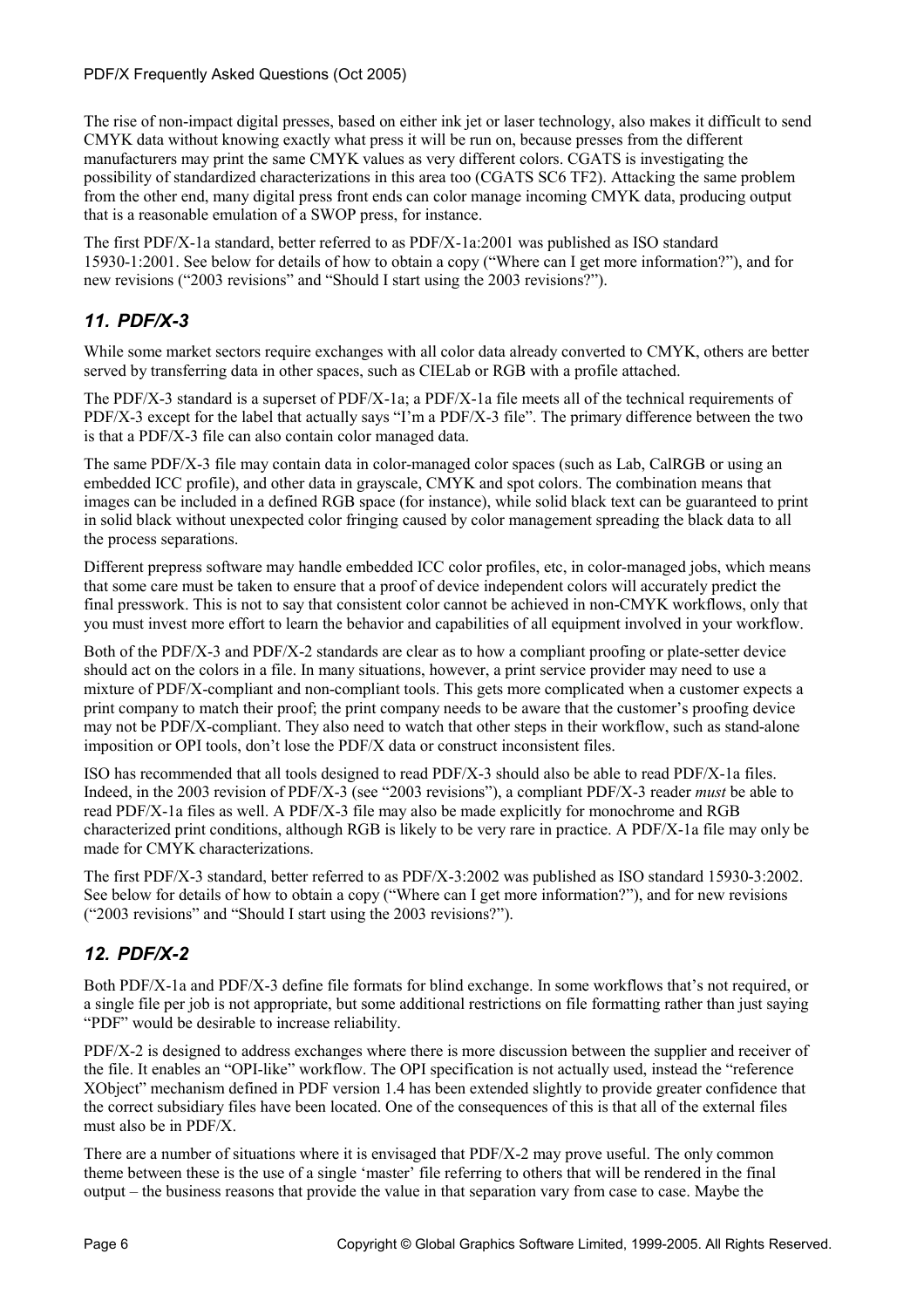receiver already holds high resolution images to replace proxy images (low resolution previews) in the supplied file.

There are many occasions where an "OPI-like" workflow can provide value (e.g. to increase the response speed of design workstations), but which do not automatically lead to a requirement for PDF/X-2. If an OPI workflow is resolved entirely within a single company (or a division within a larger company) then PDF/X-2 is not necessary.

PDF/X-2 adds value where a set of several files should be exchanged between companies or divisions. It can also add value where the company running a purely internal OPI workflow has little control over the names of files used in that workflow, and where the ability to resolve conclusively between files from different sources but with the same name can help to avoid the use of the wrong image.

It is a superset of PDF/X-3, and will therefore allow device independent color spaces, like Lab and those base on ICC profiles, to be used, just like PDF/X-3. The rather confusing hierarchy running from PDF/X-1a through PDF/X-3 to PDF/X-2 is a historical accident caused by the development process in CGATS and ISO.

The first PDF/X-2 standard, better referred to as PDF/X-2:2003 was published as ISO standard 15930-2:2003. See below for details of how to obtain a copy ("Where can I get more information?").

# *13. Who's accepting PDF/X-1a files?*

The first known complete test-run of a PDF/X-1a ad was in early August 2001, and by the end of August an ad delivered as PDF/X-1a had been printed in a national American magazine (both handled by LTC/Vertis). In September 2001 the SWOP calibration test kit was issued in PDF/X-1a. In December 2001 the first known case of PDF/X-1a being used for the whole of a magazine transmission from publisher to printer was recorded (Wizards of the Coast – Dragon issue 292). The latest SWOP version recommends that all digital ads are supplied in either TIFF/IT-P1 or PDF/X-1a.

PDF/X-1a is now a very common approach to solving problems of production file reliability and customer education.

Amongst the foremost PDF/X-1a evangelists are Time, Inc, who provide a comprehensive guide to creation of good files at direct2.time.com.

Many of the member organizations of the Ghent PDF Working Group (see "What's PDF/X Plus?") also indirectly recommend that jobs be submitted as PDF/X, because the 2004 and earlier Ghent specifications are all based on PDF/X-1a.

Many PDF/X-1a compliant tools are now available – mainly initially addressed at converting PDF files into PDF/X, and in pre-flighting such files. The DDAP constructed a list of available PDF/X applications at www.pdf-x.com, although applications are now so common that it is no longer being maintained.

### *14. Who's taking PDF/X-3?*

There is a general, but very slow, move towards accepting device-independent color data in files for print. To date this is most advanced in northern Europe, although many large magazine publishers across North America are actively investigating how to move in that direction for submitted advertising. Work intended for output on digital presses can also benefit from the color-managed workflows implied by submission of deviceindependent color. Obviously PDF/X-3 is the PDF/X standard of choice for all of these cases.

There is, however, an unfortunate tendency for some companies to require that jobs be submitted as PDF/X-3, while simultaneously demanding that all data in them be supplied in CMYK. This approach is driven by politics rather than by technical issues. In terms of the standards, very nearly the only reason that a PDF/X-1a file is not PDF/X-3 compliant is that it is labeled as PDF/X-1a rather than as PDF/X-3. The PDF/X-3:2003 standard makes that very clear, and requires that a PDF/X-3-compliant application that reads files *must* also be able to read and process PDF/X-1a files. It is to be hoped that CMYK-only PDF/X-3 file requirements will be dropped in the future, and that the companies involved will accept PDF/X-1a as well, or instead.

A free PDF/X-3 verifier is available from www.pdfx.info.

Several tools for creation and verification of PDF/X-3 files are also available – see the list at the same web site.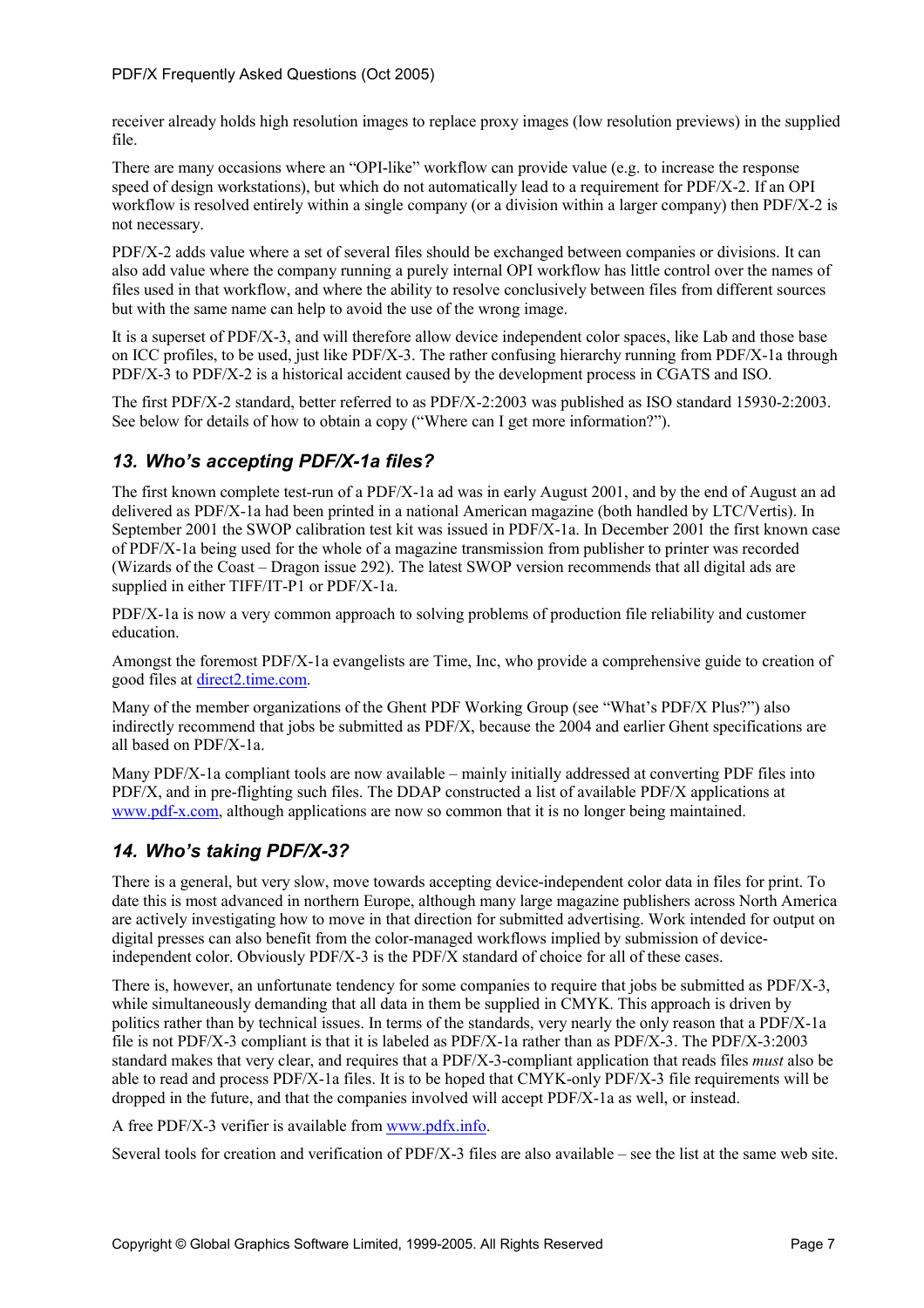# *15. And who's taking PDF/X-2?*

At the time of writing there are no known products that can construct or validate files against the PDF/X-2 standard. Some products will act on reference XObjects in PDF files, and can therefore consume PDF/X-2 file sets, but the additional robustness that the standard was written to enable will not be achieved using these tools.

# *16. What's PDF/X Plus?*

The PDF/X standards are each designed to be applicable to broad ranges of the print industry world wide, across many geographical regions, print technologies and sectors. That means it's not possible for them to define all the appropriate limitations for any particular usage of PDF, such as minimum image resolution, minimum type size, bleeds, etc. The values appropriate for high quality magazine production would be completely wrong for newsprint, for instance.

It's therefore entirely appropriate that additional specifications be built by industry associations on top of the PDF/X standards, each constructed for a particular niche. Because these specifications use PDF/X as a foundation they are often called "PDF/X Plus".

One interesting observation made after the PDF/X standards were published was that the issues left to be addressed in PDF/X Plus specifications are the kind of things that people working in the graphic arts are already familiar with: image resolution, type size, bleed size and selection of a print characterization (usually guided by tone value increase (dot gain)). The standards themselves cover all the "propeller head" technical issues that deal more with the details of the PDF file format, and that most professionals in print could not be expected to know in great detail.



At the time of writing much of the development of PDF/X Plus specifications appears to be converging on the Ghent PDF Work Group (GWG, www.gwg.org). This association now comprises many industry associations from across northern Europe, plus others from North America, including the IPA and FTA. In addition, a number of vendors provide support and assistance. They have published several specifications intended for use in advertising delivery to magazines and newspapers and for commercial print.

In the UK the Periodical Publishers Association (PPA, www.ppa.co.uk) have also published the Pass4Press and Proof4Press specifications, which address some of the same issues as the GWG specifications, but with more concentration on the behavior of prepress equipment. This work is converging with the GWG (PPA is a GWG member).

# *17. Which PDF/X should I use?*

That's obviously quite a few different PDF/X standards, but it's expected that any particular market will settle on one, or two at the most, of these.

If you're a print buyer or advertiser, or anyone else who is generating files to send to a print service provider, ask your service providers what they can work with reliably. If they don't suggest PDF/X but you think it would be advantageous to both of you then raise the idea. There's no point in supplying files that you know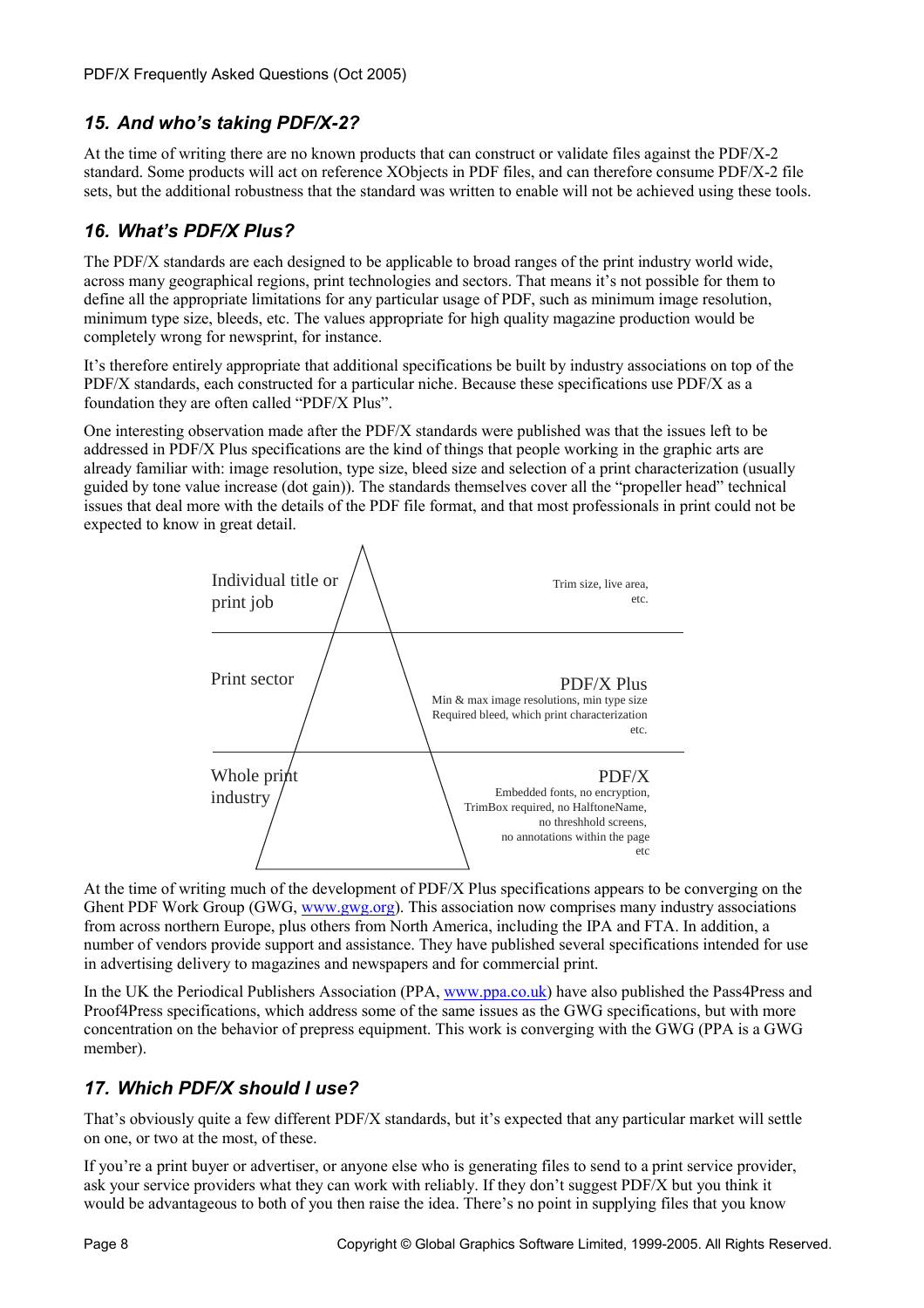your business partners can't work with, though. The only possible exception to that rule is if they just say that they accept "PDF" – PDF/X files are perfectly compatible with the PDF specification, so if they take PDF they should also take PDF/X. Creating PDF/X files can be a useful self-discipline on the creation side in helping you construct workflows with appropriate pre-transmission validation steps.

If you're a receiver of files then you should be listening to your customers, but ultimately it's your choice what you accept, and you need to be confident that you can handle any new file format correctly before adding it to your list of acceptable inputs.

On both sides, your local industry associations may have published recommendations, some of which may incorporate PDF/X Plus specifications (see "What's PDF/X Plus?"). Each such specification will probably include clear guidance as to which of the PDF/X standards is likely to be best, and your association may also be able to provide assistance with implementation, or at least a forum to discuss issues that arise.

In the absence of this kind of advice, you should send a PDF/X-1a file if you specifically wish to send a file that contains only CMYK and/or spot color data (but see "Who's taking PDF/X-3?"). Examples where that would be necessary include a requirement to trap all data before submission, or a perceived need for a specific black generation in all images in a job.

Otherwise:

- For ad delivery and catalog work in North America PDF/X-1a:2001 is the obvious choice.
- The same ads or catalog entries in Europe might be sent as either PDF/X-1a:2001 or PDF/X-3:2002 check with your publisher. Unless a publisher specifically requests PDF/X-3 it's probably safer to supply PDF/X-1a.
- Commercial print jobs intended for offset lithography, especially for quick print, will use the same selections as ad delivery – PDF/X-1a:2001 in North America, and either PDF/X-1a:2001 or PDF/X-3:2002 in Europe.
- Commercial print jobs intended for digital print tend to benefit more from submission as PDF/X-3 than those for offset presses. This is partly because of the lack of widely accepted print characterizations designed specifically for digital presses. More importantly digital press front ends very commonly include relatively sophisticated color management capabilities when compared with plate-setter RIPs for conventional print work.

Other print technologies and industry sectors are less clear-cut at this time. A number of groups around packaging etc are developing their requirements and solutions, such as the packaging committee in the Ghent PDF Work Group.

The preceding recommendations do not include comments for areas outside of Western Europe and North America because I don't have the data necessary to make such recommendations. Input for other areas would be welcome.

If you already have a workflow that's working reliably and efficiently then there is probably no immediately compelling reason to switch to using PDF/X. You may find, however, that it is easier to standardize on an appropriate conformance level of PDF/X as new versions of your tool set are released, and especially when you find yourself needing to work with and educate new partners: clients or service providers.

### *18. 2003 revisions*

New versions of PDF/X-1a and PDF/X-3, based on PDF 1.4 were published as ISO standards in 2003. At this point it should become clear why I've been recommending that the existing PDF/X standards be referred to as "PDF/X-1a:2001" and "PDF/X-3:2002" instead of just "PDF/X-1a" and "PDF/X-3". It gives a clear way to differentiate between those versions and the new ones, which are "PDF/X-1a:2003" and "PDF/X-3:2003" (published as ISO 15930-4:2003 and 15930-6:2003 respectively).

After much debate the decision was taken to prohibit the use of One of the most obvious new features in PDF 1.4, PDF transparency, in the 2003 revisions of PDF/X. That was mainly because of very significant differences between the results from different transparency flattening engines in different products. You can flatten a file in different design programs and RIPs and get very different results; all of them apparently correct according to the PDF specification. In that situation, how on earth can you expect a proof that the creator of a PDF/X file makes before transmitting it to be a reasonable prediction of the final printed piece?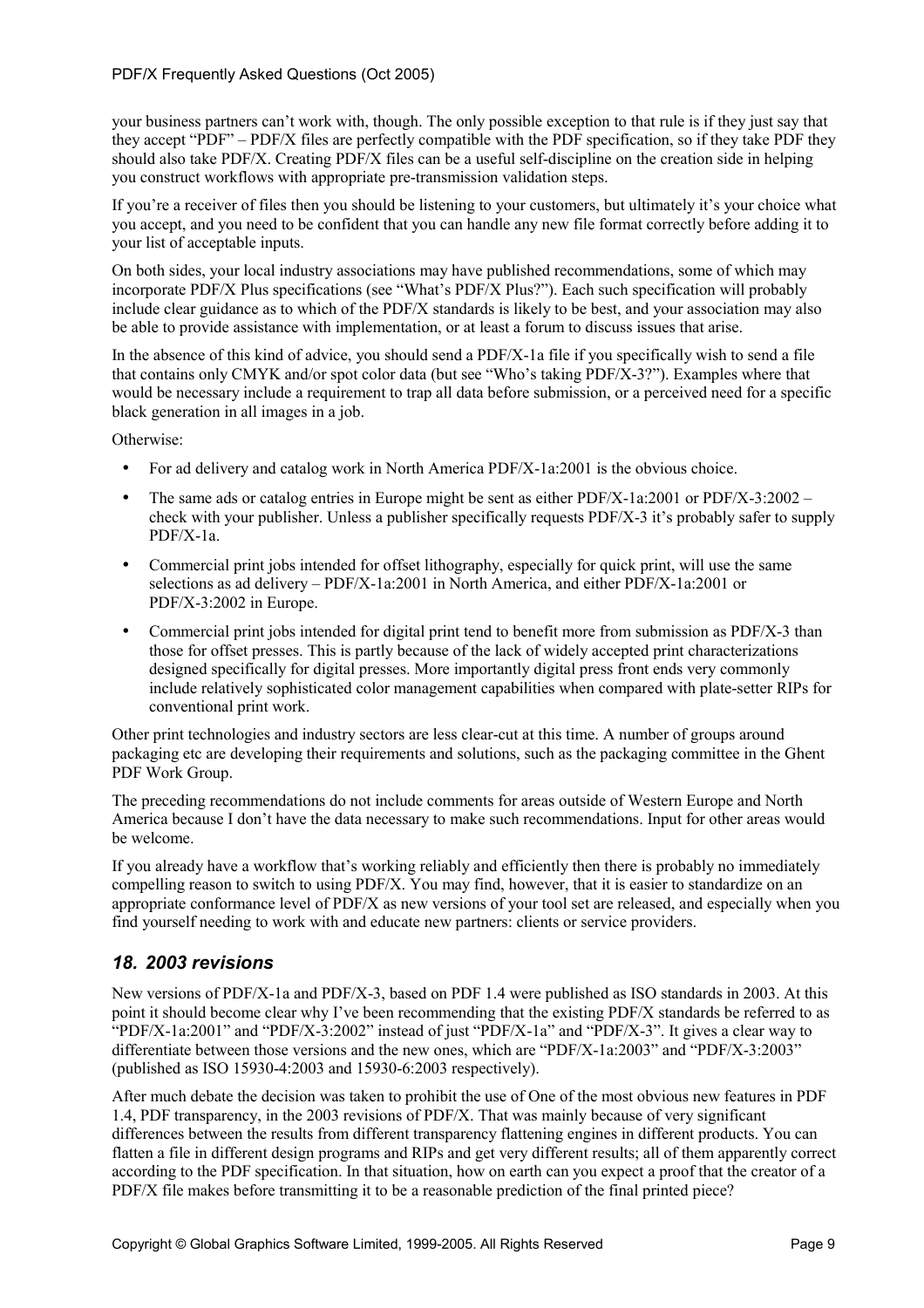This doesn't stop designers using the transparency functions in their design applications – it just means that the transparency must be flattened before making the PDF/X file for transmission. That also means the flattening must be done before making the final pre-transmission proof, because that should always be printed from the PDF/X file you're about to send.

The PDF/X task forces have no intention that the prohibition of live transparency in PDF/X will continue forever; see "Future plans" for more on this.

The other big issue in PDF 1.4 was JBIG2 compression, which can be quite effective for copydot scans. JBIG2 is also prohibited in PDF/X – not for philosophical reasons, but because of ongoing difficulties with access to intellectual property.

PDF 1.4 also added some new security options, but the PDF/X standards all prohibit encryption, so those new security options are also prohibited.

For historical reasons there's a PDF/X-1:2001 (without an 'a') conformance level as well as PDF/X-1a:2001 in the existing standards. In the 2003 revision that conformance level has been removed. It is strongly recommended that PDF/X-1:2001 should *not* be used (see "Obsolete PDF/X standards").

## *19. Should I start using the 2003 revisions?*

It was extremely useful for the standards community to develop the 2003 versions of the PDF/X-1a and PDF/X-3 standards. In many ways the new versions are improvements over their predecessors as they encapsulate a lot of clarifications in response to developer and user queries. On the other hand, widespread use of the 2003 versions complicates the marketplace at a time when many users are still learning their way through constructing PDF/X workflows.

The 2003 versions of the standards require a conforming reader to read all files that comply with either the 2003 or the previous version. Thus a PDF/X-1a:2003 reader must be able to read both PDF/X-1a:2003 and PDF/X-1a:2001 files. On the creation side it's unlikely that you'll see any tools that only make 2003 files and not the 2001/2002 ones for some time to come.

If you're receiving files:

- Clarify your guidelines that describe what files you accept to state exactly which revisions of PDF/X you mean. If all you say is that you take "PDF/X-1a" don't be too surprised if some enterprising person sends you a PDF/X-1a:2003 file before you're ready for it. Make sure your sales people know this information too.
- It's safe for you to upgrade your tools as new versions become available to support the 2003 revisions, because they'll still be able to read the older files. You'll then be able to handle whatever your clients send to you. You can start planning those upgrades as soon as suitable and trusted products are shipping.
- Don't forget to review your whole workflow before you say you accept 2003 files. Remember, you're opening the door to PDF 1.4 files (although most PDF/X files will continue to be PDF 1.3 compatible because of the prohibition of transparency and JBIG2 compression).

If you're sending the files:

- Don't start sending 2003 files until the printers and publishers that you work with explicitly say they can accept them. Do not assume that "PDF/X-1a" implies both the 2001 and 2003 versions, for instance.
- Keep an eye on new versions of the tools you use to create PDF/X files, and consider upgrading when you're happy with them. You don't need to rush into upgrading, though. Your printer or publisher will also be able to read the older files too, even after they've started to accept 2003 files.

As a general rule, the benefits to a user of creating or receiving files using the 2003 standards are outweighed by the disadvantage of the extra confusion that supporting them may cause. For both senders and receivers of files the default selection should therefore be PDF/X-1a:2001 or PDF/X-3:2002, rather than the 2003 variants. This matches the decision made by the Ghent PDF Work Group for their 2005 specifications.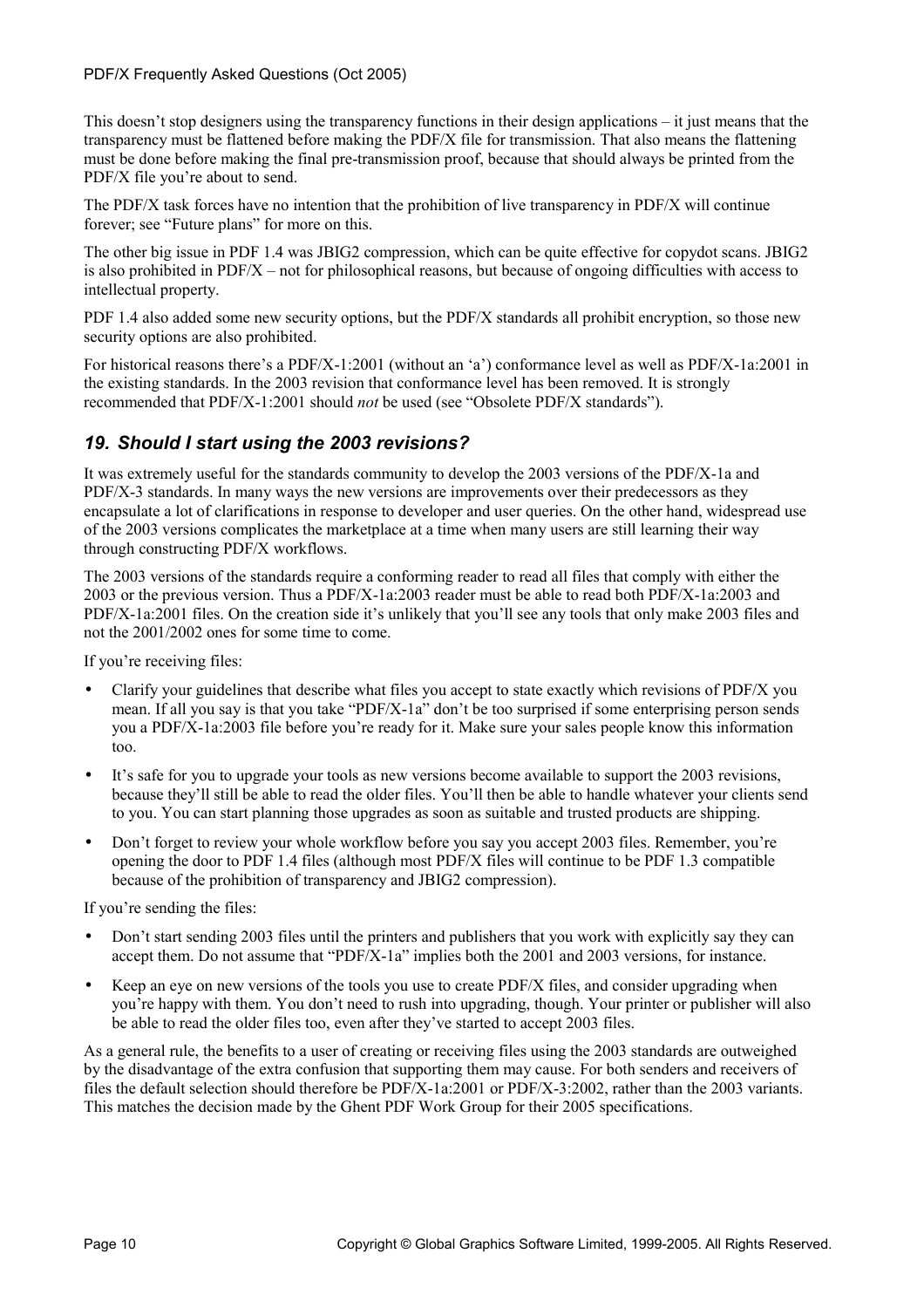## *20. Future plans*

Developing and maintaining standards like PDF/X is always a bit of a balancing act. If the standard is based on too old a version of the PDF specification there will be complaints from users at the creation end of a PDF/X exchange that they can't include use the wonderful new features of the latest tools.

On the other hand, if it's kept right up with the leading edge of new PDF versions there will quite rightly be complaints from prepress companies at the receiving end of a PDF/X exchange that they can't handle the files without constantly upgrading to the most recent versions of their tools ... or even that the tools they need are simply not available.

Most vendors will support PDF/X in products that also support 'baseline' PDF. If the standard is based on too old a version of PDF it becomes hard for those vendors to maintain a code base that can simultaneously support the most recent versions of PDF and the one required for PDF/X.

If it isn't reasonably easy for vendors to support the standard there won't be any tools available. If the standard falls into the kind of pitfalls described above for people creating and receiving files then it wouldn't get used anyway, especially as the details of the file format you're working with tend to affect the whole of your prepress workflow.

The PDF/X task forces have consistently worked on the premise that the standards should be placed ahead of the "comfort zone" but within the capabilities of the average prepress shop, in order to help the industry to move forward. On the other hand, they must be behind the cutting edge of technology, so that they can actually be implemented in practical workflows. Over time both the comfort zone and the cutting edge move forward; what was viewed as difficult or impossible a few years ago is commonplace today. Something that seems too complex today is likely to become relatively easy by the end of this decade.



A second difficult question is how often the standard should be revised. If that's too often, so that the standards become moving targets, it really doesn't help anyone. On the other hand, standards that fall behind common usage have also failed.

PDF itself doesn't stand still; the full specification for version 1.6 has been released, but the PDF/X-1a:2001 and PDF/X-3:2002 standards in widespread use are based on PDF 1.3, published way back in 1999. If the industry can survive the PDF specification being updated roughly every two years, then the interval between revisions of PDF/X should not be too long.

At the moment, the most pressing piece of new functionality that is not supported in PDF/X is live transparency. It's slowly becoming common for designers and print buyers to complain that they "can't use PDF/X" because they need to use transparency. While it is possible to use PDF/X after flattening transparency, that raises the possibility of unwanted artifacts and color conversions. On the other hand, it's also common for printers and publishers to demand that transparency be kept out of PDF/X because they can't print it reliably.

Those points of view obviously reflect the current state of the industry. The rather slow speed of development of ISO standards, plus the time required to bring out applications supporting the standard once it has been finished, means that the standards committees need to be looking several years into the future. Prepress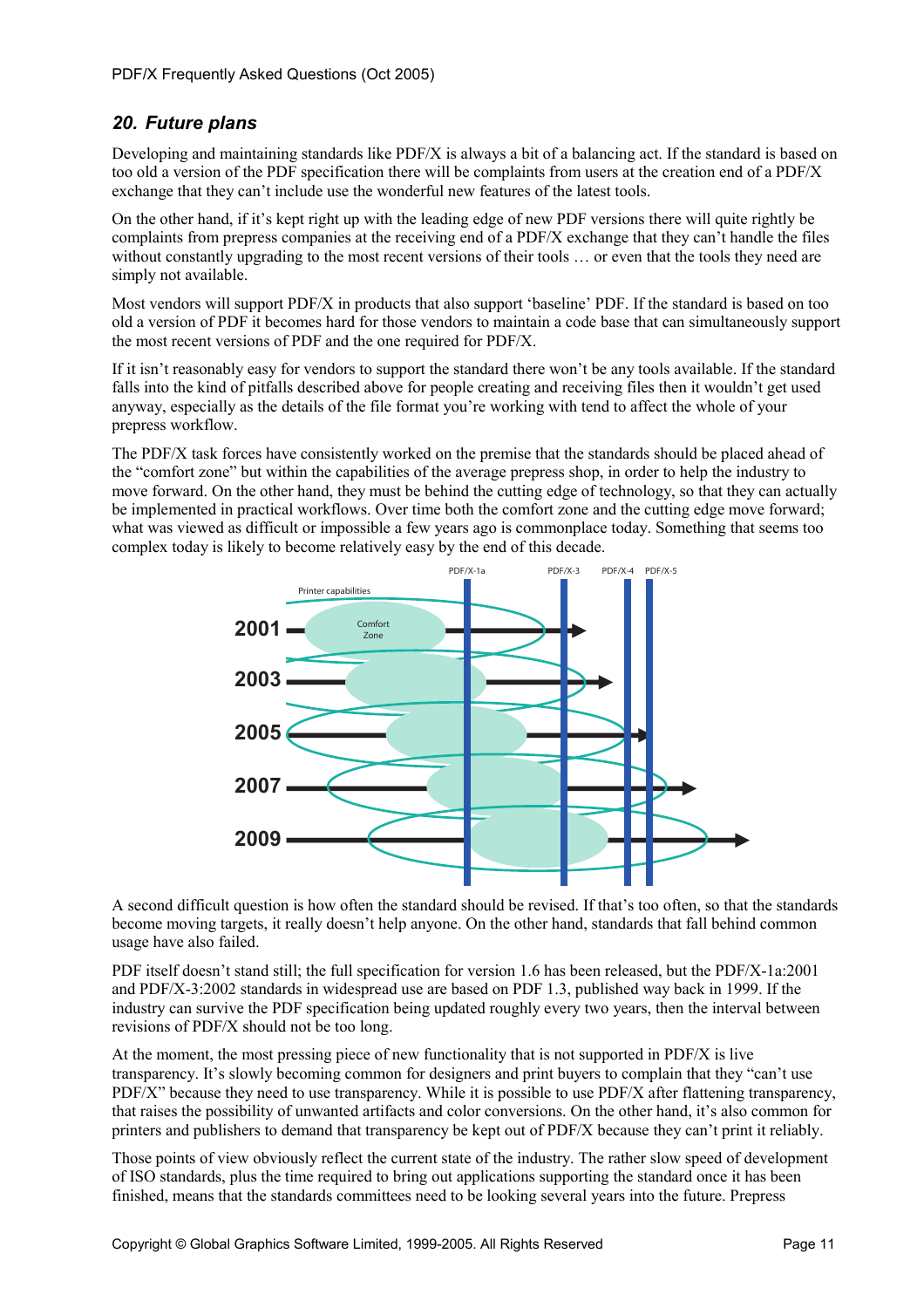equipment has developed significantly since the decision was taken to prohibit the use of live transparency in the 2003 PDF/X standards. Amongst other things, RIPs capable of processing PDF files containing transparency on-the-fly are now much more widespread in the market. That trend is expected to continue over the next year or so. In addition, the transparency rendering engines in modern RIPs from different vendors (and the flattening engines in design tools) are now producing output that is much more similar to each other than was the case a few years ago.

The decision has therefore been taken to develop a new PDF/X standard that allows live transparency, with appropriate restrictions to minimize variation between different rendering engines. It will be based on PDF 1.6.

At the same time, the committees have recognized that the existing PDF/X-1a and PDF/X-3 standards have significant value which will not decrease for a considerable time. In order to avoid confusion, therefore, the new PDF/X standard will not be a revision of PDF/X-1a and/or PDF/X-3, but will be known as PDF/X-4. It will be a superset of PDF/X-3, in that it will allow the same kinds of usage of device independent color spaces.

There will also be a new PDF/X standard based on the idea of OPI-like workflows, in a similar way to PDF/X-2. It's likely that this standard will go further than PDF/X-2 in that it will also allow the metadata describing the characterized printing condition for which the job was created to reference an ICC color profile that is not embedded in the PDF/X file. This standard will be known as PDF/X-5.

Both PDF/X-4 and PDF/X-5 are likely to be published in 2007.

## *21. Obsolete PDF/X standards*

The first PDF/X standard published was PDF/X-1:1999, approved by ANSI as an American National standard in October 1999 (ANSI/CGATS.12). It was intended for blind exchange and, like PDF/X-1a, PDF/X-1:1999 was restricted to CMYK and spot color data.

The developers of the PDF/X-1 (without an 'a') standard were persuaded at the time that there was a need to provide a mechanism to integrate 'legacy' file formats such as DCS and TIFF/IT into a PDF/X workflow. The standard therefore provides an kind of "internal OPI" mechanism, by which such files could be embedded within the body of the PDF file.

Very few implementations of PDF/X-1:1999 were ever released by vendors, the only known complete reading application being the Harlequin RIP. This standard should now be regarded as obsolete and is not recommended for use in any production workflows; even current versions of the Harlequin RIP do not support it.

PDF/X-1:1999 was based on PDF version 1.2. When the PDF/X work transitioned from the American national standards bodies to the International Standards Organization (ISO) a new version, based on PDF 1.3, was developed. This was published as PDF/X-1:2001 in April 2001 in 2001 (ISO 15930-1:2001). As you can see, PDF/X-1 followed the same path as TIFF/IT which was released first as an American standard and then further developed and released as an international one.

ISO 15930-1:2001 defines two specifications, or conformance levels, PDF/X-1:2001 and PDF/X-1a:2001. PDF/X-1:2001 (without an 'a') retained the "internal OPI" mechanism first defined in PDF/X-1:1999. PDF/X-1a:2001 differs in being based purely on PDF objects, and does not allow the use of embedded DCS, TIFF/IT files, etc.

While PDF/X-1a:2001 has been widely adopted, there are no known implementations of PDF/X-1:2001. Vendors are strongly recommended *not* to implement this conformance level.

### *22. Which characterized printing condition should I label files as using?*

A PDF/X file is always labeled with the name of the characterized printing condition that was assumed when the file was created. It's intended to provide early warning for the print service provider if a customer sends a file that is not suitable for his presses. It also ensures that the supplier and the receiver can set up their proofing environments in a compatible way so that they see the same results.

While the label is just a flag that describes how the file has been created, you must be careful to ensure that the label you apply matches how the file was made. If it includes CMYK images separated from RGB or Lab, the label in the resulting PDF/X file must match the profile that you used to do the separation. It would be extremely difficult for preflight software to validate your selection of a label after the event (most don't even try) so you must use care in assigning the correct value.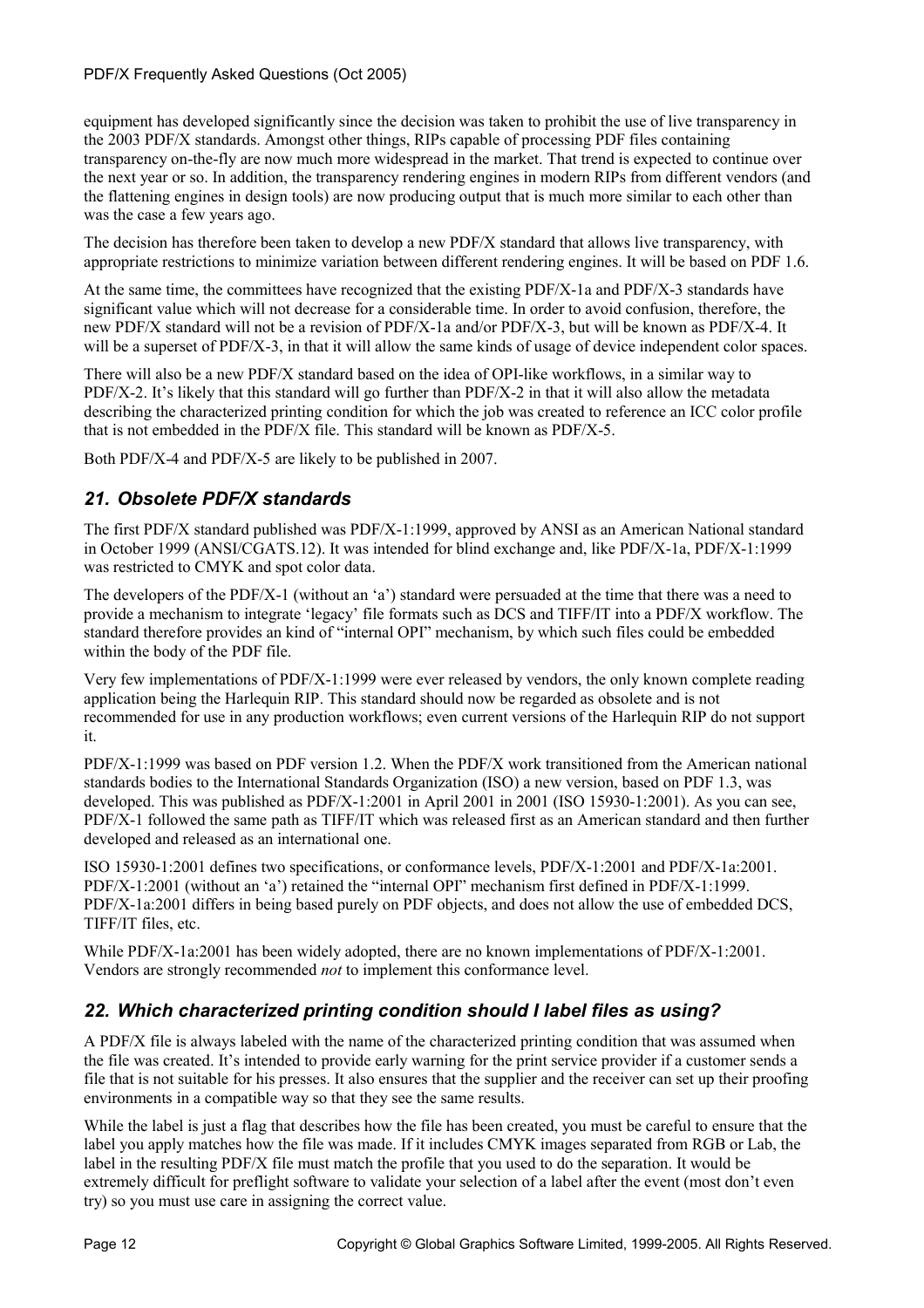The best choice of PDF/X-1a vs PDF/X-3 is made as a result of discussions with the print service provider or publisher that you plan to send the job to, and exactly the same is true of selecting a characterized print condition. Unfortunately, it's rather common to find that printers and publishers are not (yet?) in a position to supply the appropriate data. In these cases, you could do worse than to select an entry from the following table, based on the geographical location of the printer, the print technology and the paper that will be used:

|                     | <b>Europe</b>                                                                                                                              | <b>North America</b>                                                                                                       |
|---------------------|--------------------------------------------------------------------------------------------------------------------------------------------|----------------------------------------------------------------------------------------------------------------------------|
| Magazine<br>ads     | FOGRA28                                                                                                                                    | CGATS TR 001 (SWOP)                                                                                                        |
| Newsprint<br>ads    | IFRA26                                                                                                                                     | IFRA30                                                                                                                     |
| Sheet-fed<br>offset | Dependent on paper stock:<br>Types 1 & 2 (coated): FOGRA27<br>Type 3 (LWC): FOGRA28<br>Type 4 (uncoated): FOGRA29                          | Dependent on paper stock:<br>Grades 1 and 2 (premium coated): FOGRA27<br>Grade 5: CGATS TR 001 (SWOP)<br>Uncoated: FOGRA29 |
| Web-fed<br>offset   | Dependent on paper stock:<br>Type $1 \& 2$ (coated): FOGRA28<br>Type 4 (uncoated, white): FOGRA29<br>Type 5 (uncoated, yellowish): FOGRA30 | Dependent on paper stock:<br>Grade 5: CGATS TR 001 (SWOP)<br>Uncoated (white): FOGRA29<br>Uncoated (yellowish): FOGRA30    |

The designations in this table ("FOGRA27", "IFRA30", "CGATS TR 001" etc) are all taken from the registry of characterized printing conditions maintained by the ICC at www.color.org/drsection1.html. The descriptions available at that web site provide more detail on the conditions under which the characterization data was measured, and the standards and printing conditions that it is intended to represent. That registry is subject to change as improved characterization measurements are made, the recommendations above are based on the characterizations registered at the time of writing.

All of the FOGRA characterizations are based on the ISO 12647 standards. The full text of those standards is available from the same sources as the ISO standards for PDF/X (see "Where can I get more information?").

There are efforts currently underway to generate characterizations for printing to GRACoL recommendations. Once that work is published the new characterizations should probably become the recommended selection for sheet-fed work to be printed in North America. They are expected to become available as "CGATS TR 004".

This section does not include comments for areas outside of Western Europe and North America because I don't have the data necessary to make such recommendations. Input for other areas would be welcome.

Once you've selected the characterization for which you will prepare a file, you may also be asked to fill in a couple of fields in the PDF/X file itself. Some creation applications, such as Adobe Acrobat 7 and Jaws PDF Creator, handle this semi-automatically for you; you select a characterization, or a profile based on that characterization, and the tool will fill in the fields for you.

Other applications, such as Adobe Acrobat 6, require that you manually enter the data yourself. In order to enable automated pre-flight checking at the publisher or print service provider the "OutputConditionIdentifier" field *must* be filled in exactly correctly:

- If you're following the recommendations in the table above enter the designations used in the table above (note that SWOP should be entered as "CGATS TR 001").
- If you're using another characterization from the ICC registry, enter the "Reference name" from the registry.
- If you're using a non-standard characterization, enter the name supplied by your print service provider (if there is one). If not, use a very short description of the characterization.
- Some software will default to using "Custom" for this field. Some print service providers and publishers now treat any file set to "Custom" as suspect; it means that the file creator didn't really know how they should create the file, and that the CMYK data may need adjustment. If that's truly what you mean, then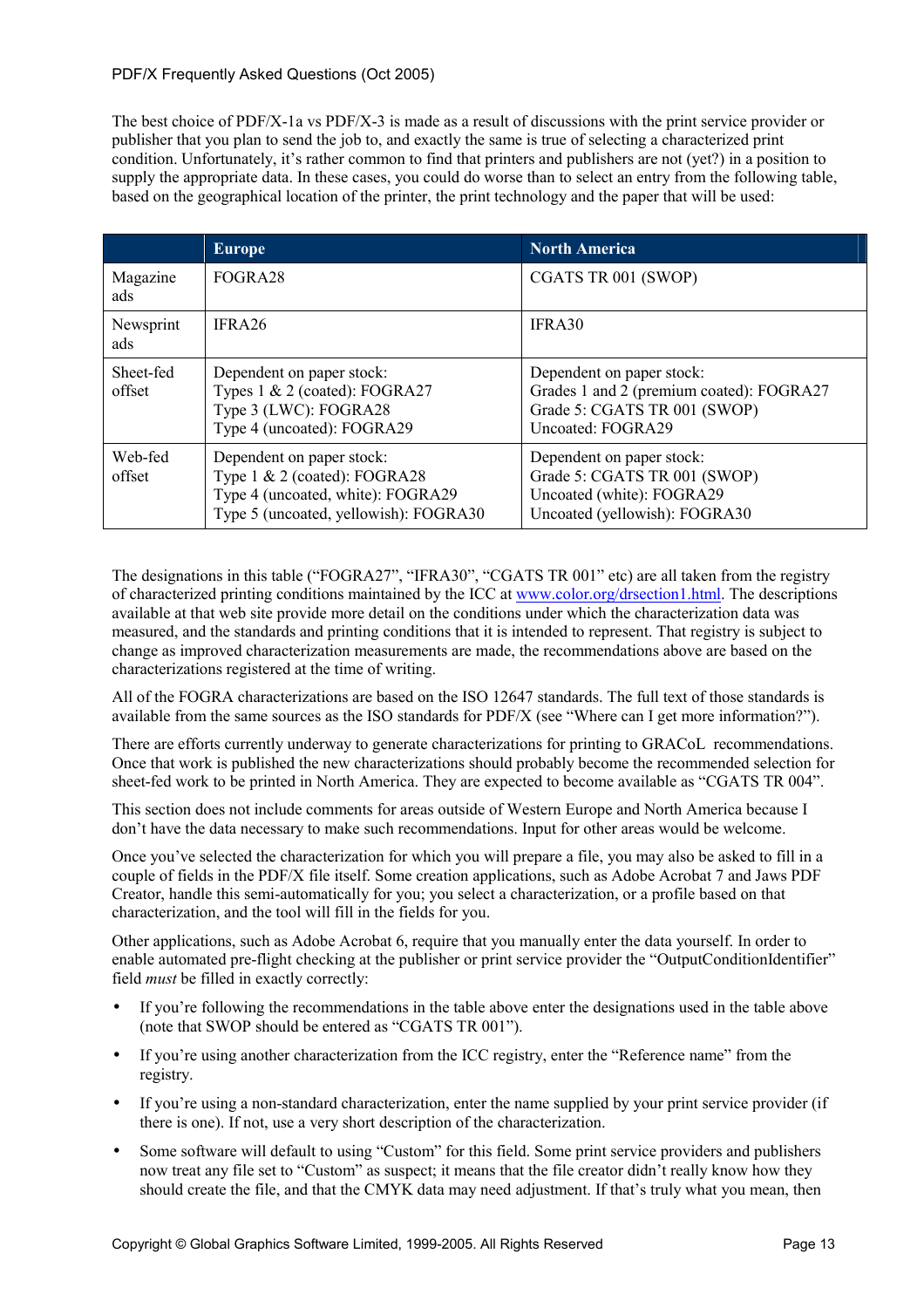by all means leave it as "Custom"; if you don't want your data re-separated you would do better to change the value to something more meaningful.

The second field that you may be asked to fill in will normally be referred to either as "OutputCondition" or "Info". The value you use here should be a more complete description of the print condition, if you feel that the recipient of the file will benefit from the additional information. It may be useful to include anything special about the embedded profile (if there is one), such as the maximum total ink coverage, or the fact that it's intended especially for high- or low-key images. If there's nothing specific that you want to convey, you don't need to fill in this field at all. Note that the prepress workflow used by the recipient of the file may not display this data to the operator, so if it's vital that they know the information you should also include it as a comment on your order.

# *23. How do I get an ICC profile for use with PDF/X?*

In order to use the characterizations recommended above, you'll have to obtain an ICC color profile. In some cases that must be embedded within the PDF/X file itself, but even when that's not necessary you'll probably need a suitable profile for separation to CMYK, or for hard- or soft-proofing. (See "What do the PDF/X standards restrict?" for notes on when the profile must be embedded).

The registry at color.org includes measurement data for print characterizations (or a description of how the measurement data may be obtained). It does *not* currently include any downloadable ICC profiles for use in setting up proofing devices, or for embedding within PDF/X files. At the time of writing there is no centralized repository for ICC profiles, although discussions are under way to try to pull that together.

In the mean-time, profiles are available from the following locations:

| FOGRA up to 37:         | www.eci.org                                                                                                                                                                                                                                                                                                                                                                                                                                                                                                          |
|-------------------------|----------------------------------------------------------------------------------------------------------------------------------------------------------------------------------------------------------------------------------------------------------------------------------------------------------------------------------------------------------------------------------------------------------------------------------------------------------------------------------------------------------------------|
| <b>FOGRA 33-38</b>      | www.fogra.de                                                                                                                                                                                                                                                                                                                                                                                                                                                                                                         |
| IFRA characterizations: | www.ifra.com                                                                                                                                                                                                                                                                                                                                                                                                                                                                                                         |
| CGATS TR 001 (SWOP)     | Neither CGATS nor SWOP have made an official ICC profile for this<br>characterization. A number of applications come bundled with a suitable profile,<br>usually labeled as "SWOP" or something along the lines of "US web-printing".<br>The quality of these profiles varies somewhat, but almost all are good enough at<br>least for less demanding work. Be careful to read the license agreement for these<br>profiles before using them with applications other than the ones with which they<br>were supplied. |

Wherever you obtain a profile from, you should make your own evaluation of the results it provides with your own equipment before using it in production. Profiles from ECI, FOGRA and IFRA are generally regarded as being of high quality.

# *24. Isn't PDF/X raster only? It's just a wrapper for TIFF/IT isn't it?*

It was possible to use PDF/X-1 (without an 'a', see "Obsolete PDF/X standards") as a wrapper for TIFF/IT files, although that was not the intent of the design. PDF/X-1a and PDF/X-3 cannot be used in that way, and it is strongly recommended that you do not use PDF/X-1 (without an 'a') any more.

# *25. Can PDF/X do duotones?*

The original ANSI PDF/X-1:1999 standard (see "Obsolete PDF/X standards") could not comfortably encode duotones in a way that would display correctly in the Acrobat Reader, or proof properly on a CMYK printer because it was based on a very old PDF version (1.2).

All of the PDF/X-1a, PDF/X-3 and PDF/X-2 standards are based on PDF 1.3 and later, which includes support for the DeviceN color space. Thus duotones and other multi-tones and bump plates can now be encoded, viewed and proofed reliably.

# *26. Constructing pre-press workflows with PDF/X*

As mentioned before, PDF/X is an application standard as well as a file format – it defines the correct behavior for applications that read and write the files as well as specifying how the files themselves must be constructed.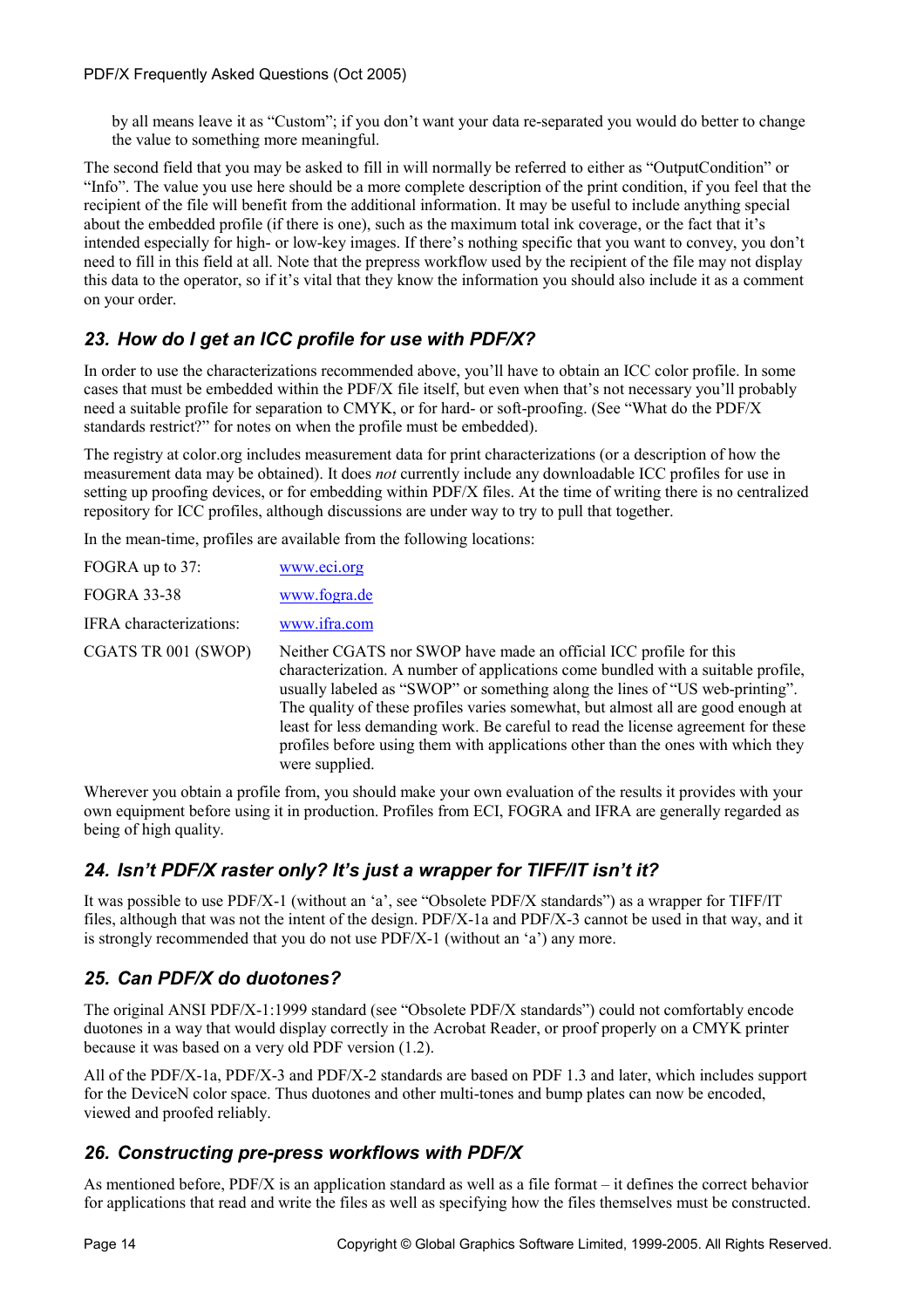In simplistic terms a creation tool is compliant if the files it makes match the specification, but testing the compliance of a receiving workflow is somewhat more complex.

If you're a publisher, printer or pre-press department and considering accepting PDF/X files, you must ensure that your whole workflow (including trapping, compositing partial-page submissions, imposition and RIPing) is PDF/X compliant, for both proofing and final output. That doesn't necessarily mean that every tool you use must be explicitly PDF/X compatible, although, if they are, it can obviously simplify matters.

That makes it sound rather difficult to set up to receive PDF/X files, but there are only a few key issues that you need to keep close tabs on. The purpose of all of these is to ensure that PDF/X files process reliably and predictably, and that the final printed piece can match the proof generated by the customer before submission. You would therefore need to examine your workflow in a very similar way in order to handle baseline PDF files. The major difference between PDF and PDF/X in this respect is that some of the most difficult PDF issues to resolve in a prepress workflow are circumvented by the restrictions of the PDF/X standards.

In other words, it looks like hard work to set up a prepress workflow to handle PDF/X files properly, but that's only because it's very rare to see all of these steps set out fully for PDF files in general.

When files are initially delivered you should pre-flight them to ensure:

- $\bullet$  they are compliant with the appropriate version of PDF/X;
- they were created for the correct characterized printing condition, or one that you are comfortable transforming into your printing condition (if you asked for SWOP files because you're printing magazines in the US then you don't want files created for newsprint, for instance);
- the trim and bleed are appropriate for the job. Unfortunately this is one area where it is very easy for files to be badly constructed. The PDF/X standards require that all files have the trim box marked in the file, but it's virtually impossible for an automated pre-flight tool to verify that the trim box is marked in the right position relative to the graphical elements that should appear on the printed piece. Manual/visual inspection is therefore advised. Some products can mark the position of the PDF TrimBox on hard- or soft-copy proofs, allowing relatively rapid assessments to be made;
- the resolution of images is appropriate.

You may want to apply your own extra tests as well, or to use a PDF/X Plus specification designed for the purpose.

For the rest of the workflow:

- If the file is noted as already being trapped you should not re-trap it. If it's marked as requiring trapping you should apply whatever traps are necessary, or contact the sender if you're not set up to perform trapping.
- When rendering the file, the fonts embedded within the file must be used rather than any that happen to be installed in your RIP, on your print server, etc.
- When rendering the file overprinting should be applied as defined in the PDF specification. Note that many RIPs have switches that allow you to adjust overprinting behavior and the default settings may not produce the required output.
- When you proof files you should do so using a proofing system set up to match the characterized printing condition for which the file was created. In many cases that could be a standard configuration on your site, because all jobs are printed to the same condition. If you're proofing PDF/X-3 files, however, it is advisable to use the ICC profile embedded within the supplied file as an emulation profile in order to ensure that the gamut and tone-scale compression, and black generation, match what was intended by the designer.
- When creating plates from individual PDF/X-3 files that contain device independent color data, the ICC profile embedded within the file should be used, again to ensure that the output matches the designer's intent.
- In many cases, it will not be the PDF/X file as supplied by the buyer that is submitted to the proofing or plate-setter RIP; it will have been re-constructed as it passes through stand-alone trapping or imposition tools, or aggregated with other files in an advertising or catalog workflow. When processing PDF/X-3 files, these steps must be able to maintain the information about the intended printing condition and any embedded ICC profiles so that the data is acted on appropriately. It may be necessary to apply the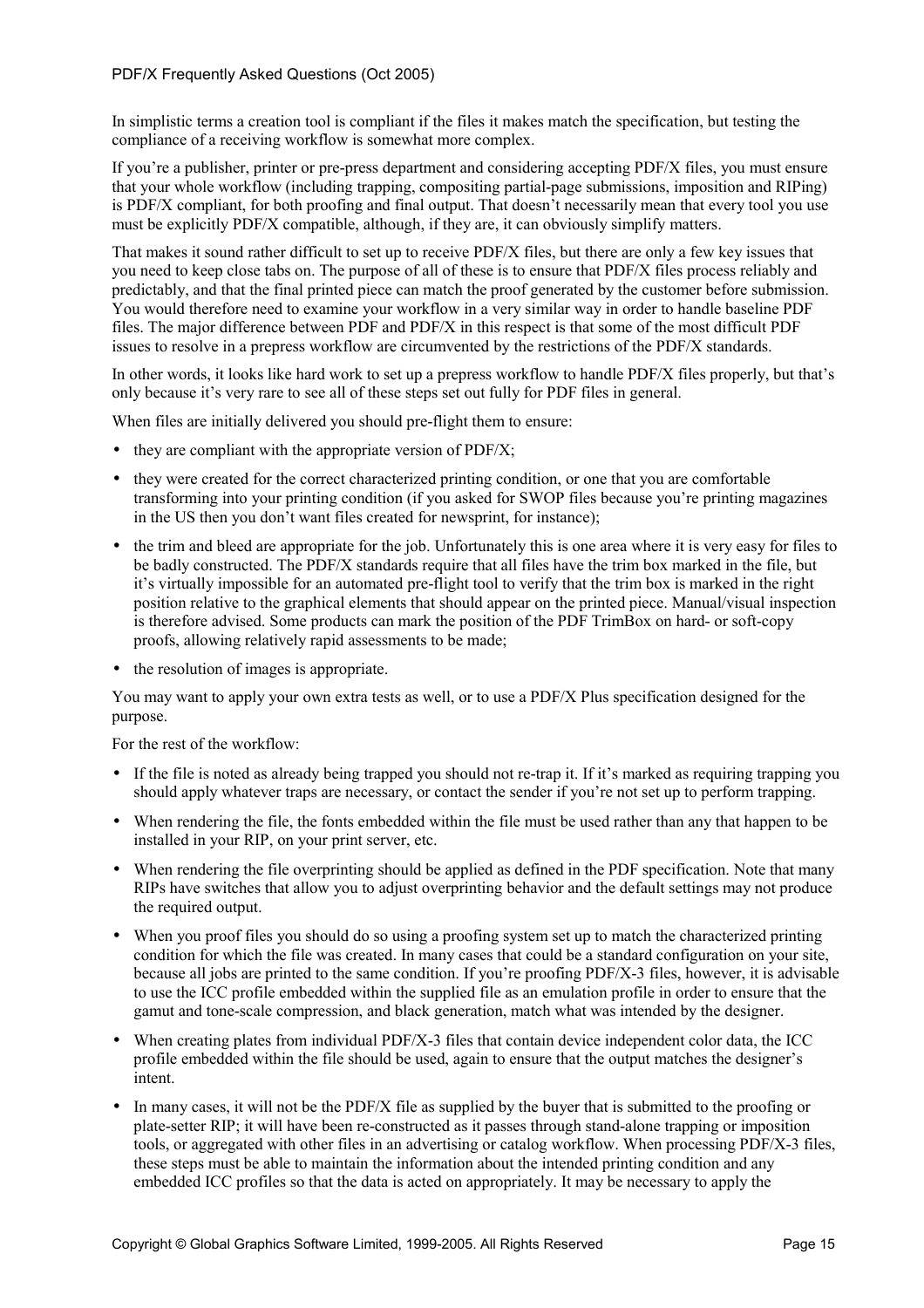embedded color management to individual files, effectively converting them all to CMYK, early in your workflow.

There may be application data sheets available for the components of your prepress workflow, which can make configuration for reliable PDF/X handling much simpler (see "What tools should I use for creating and processing PDF/X?").

A number of free tools are available to assist in evaluation and tuning of your workflow:

- The Altona suite for PDF/X-3 workflows is available from www.eci.org (note that this suite goes beyond testing PDF/X-3 compliance).
- The Global Graphics PDF/X overprint test strip is available from www.globalgraphics.com.

The first of these is a fairly complete physical for your implementation and may take some time and expertise to evaluate completely. The second is a simple patch intended for inclusion on all jobs to allow the overprinting applied on proofs and prepress work to be easily evaluated.

In addition, a suite is being developed by the Ghent PDF Work Group under the code name "Kensington Suite". This is designed specifically for testing complete workflows, rather than RIPs, which are targeted by Altona. This suite was originally started by an ad-hoc group associated with CGATS SC6, but has now been formally transferred to the Ghent PDF Work Group. Beta patches developed for the suite have already been used in an IPA workflow shootout in 2005, and the whole suite should become available at www.gwg.org at some stage.

# *27. What tools should I use for creating and processing PDF/X?*

This FAQ does not include lists of commercial software for creating and processing PDF/X files. There are two reasons for that:

- It's not updated continually, and would therefore always be incomplete and out of date
- It's written by somebody working for a software vendor, who might therefore be open to accusations of bias in selection of products to include

Lists of appropriate software are maintained on web sites such as www.pdf-x.com and www.pdfx.info.

It is hoped that application vendors will develop and publish application data sheets (ADSs) describing how their products can be configured to be PDF/X-compliant. As an example, the ADS for the Harlequin RIP is available at www.globalgraphics.com.

# *28. Compatibility between validation tools*

When a number of parties agree to exchange files in any particular format it's obviously important that each file can be independently validated as conforming to that format.

Over the last few years a large number of validation and preflight tools have become available from several vendors. Many of those vendors have worked hard to ensure not only that their products correctly validate conformance with the PDF/X standards, but also that they show the same kind of error messages when files are not valid, and similar warnings for additional checks. Software being software, however, it's inevitable that some of these products will very occasionally deliver incorrect results – either accepting a file as correct when it's not, or reporting a file as invalid when it's OK. It's important to use a variety of such tools if any disputes arise over the validity of an individual file.

Perhaps the most likely area to trigger such reports is over the use of standardized print characterizations in the "Output Intent" structures in the file. Without diving into too much technical detail, the standards allow a file that contains only CMYK and spot color data, and which is intended for output matching a print characterization recorded in the registry on the ICC web site, to be created without an ICC profile in the output intent. Many validation tools therefore include an explicit check against a list of characterizations from that registry and will mark a file as non-compliant if no profile is included and if the characterization identifier in the file doesn't match a name in their list.

The ICC registry is not static, however; new characterizations are added from time to time. In addition, it has recently been re-structured to make it much clearer which name should be used in PDF/X files for each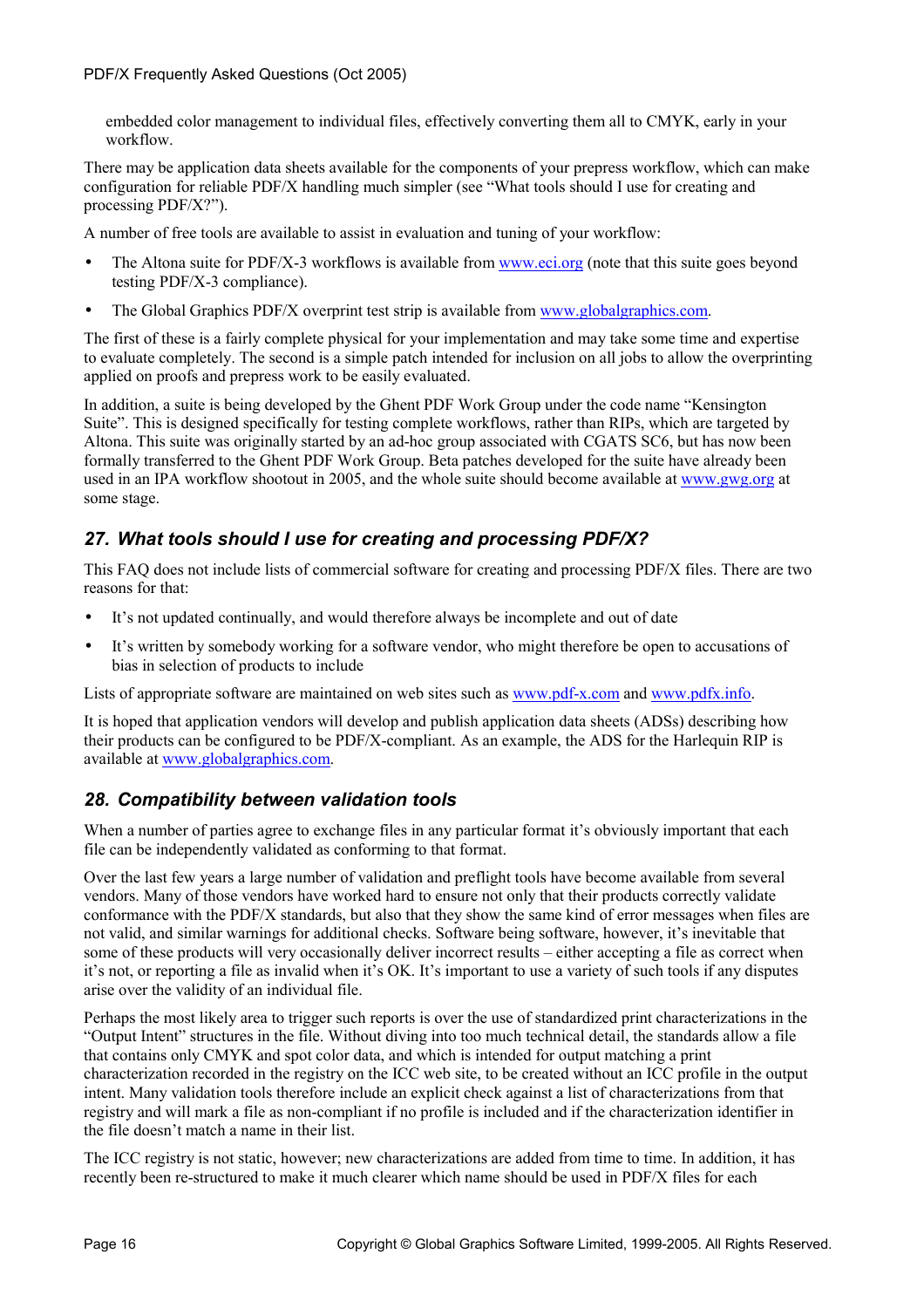characterizations. If a validation tool is shipped with a single list of characterizations it may report files using the new characterization names as invalid, even though they are not.

If you're creating or receiving PDF/X files you'll know what characterization you should be using, so when a validation tool fails a file purely on the characterization name, and you know that the value in the file is right, you should accept the file anyway.

Note also that many PDF/X validation tools can test for additional issues that are not set out in the PDF/X standards. These checks are obviously very useful at times, but should be disabled if all you care about is whether a file complies with the standard.

## *29. How and when should I proof my files?*

#### *As a submitter*

If you're creating files for submission as PDF/X, you probably output several proofs for various purposes as the job is designed and prepared. Once you have the job ready to go, and you've converted to PDF/X you should always proof that PDF/X file, rather than relying on proofs output direct from your design application. That means that any unexpected alterations that occur during the conversion to PDF/X will show up in the proof. It doesn't matter if the final proof is on hard copy or a soft-proof on a monitor, as long as it meets your internal requirements.

If your PDF/X file contains an embedded ICC color profile, you should proof using that profile as the emulation target. If it does not, then proof using a suitable non-embedded profile for the intended print characterization as the emulation target. If you proof without an emulation target you will not be able to make any valid assessment of the quality of the color data in the file.

If your job includes any spot colors it's usually worth proofing color breaks (separations) at this stage as well, to ensure that spot areas have not be converted to CMYK. This isn't specific to PDF/X, of course; it's just good practice for any file format.

#### *As a receiver*

Print service providers and publishers follow a variety of policies for proofing files received from customers. Some proof all files received, and retain those as file copies in case of a later dispute. This can be particularly useful if it is tied into a preflight process in such a way that the preflight report can be filed with the proof. On the other hand, producing hard-copy of all customer-supplied files can be too expensive or too slow for some receivers.

Whether a job is proofed on receipt, or only in retrospect in the event of a customer complaint, there are two ways in which the proof can be performed. Both can be useful in different ways:

A. If the PDF/X file contains an embedded ICC color profile, a proof may be generated using that profile as the emulation target. This should give you a representation of what the customer produced in any proof that they created immediately before sending the job to you.

First compare that with any hard-copy proof sent by the customer, any significant differences will show that at least one of the two proofing systems is not correctly configured; you'd then have to determine whether it's the customer's or yours that's wrong.

Next compare the appearance of any device-independent color data on this proof with what appeared on your press. If that does not match, but the appearance of page elements in CMYK does match, then it's probable that your prepress workflow did not honor the embedded profile within the PDF/X file.

B. Create a proof using your usual profile for the print characterization that your press is running to as the emulation target, ignoring any embedded profile within the PDF/X file.

The color of any CMYK data in the file should match what appeared on your press; if it does not, then either your press is not running to the characterization intended, or your proofing system is not configured correctly. Don't worry about page elements defined in device-independent color spaces here, they should be checked on proof A, above.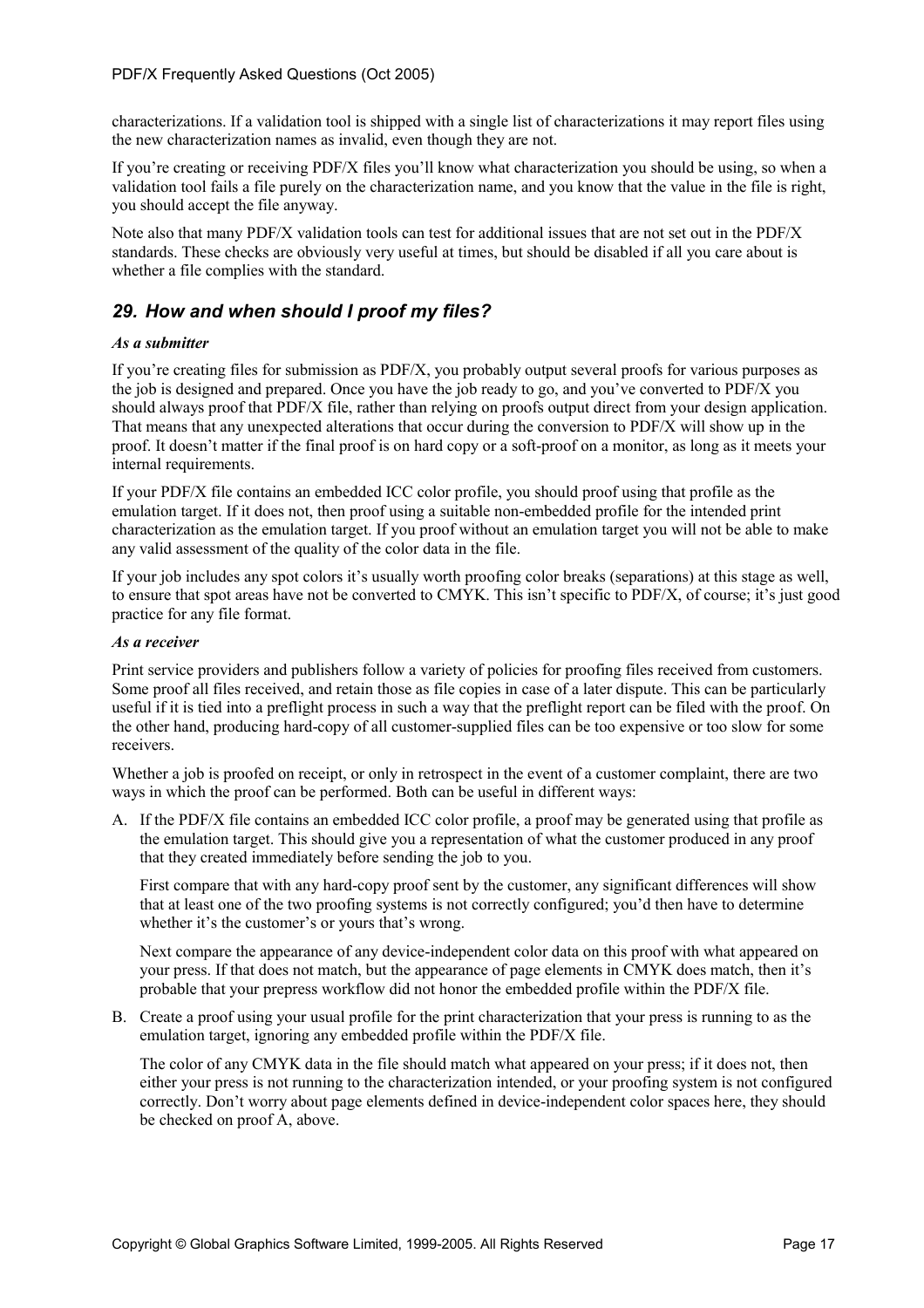# *30. How can I persuade my customers to send me PDF/X files?*

At first glance it may appear that all the benefits of PDF/X accrue to the publisher or print service provider, while all of the work and expense involved in preparing them falls on the designer or print buyer. This leads to some receivers finding it difficult to persuade their customers to make the effort to create PDF/X.

This is not, of course, the whole story. As a general rule, regardless of whether you submit PDF/X or not, the old adage that an ounce of prevention is worth a pound of cure applies; a little time double-checking a job immediately before transmission can save many panicked phone calls and considerable expense.

It's not uncommon to find people who prepare all of their PDF files that will be submitted for print as PDF/X, even when the print service provider or publisher does not require that (and even occasionally when the recipient explicitly says that they "can only accept PDF and not PDF/X"). The reason behind this is that creation as PDF/X is an easy way to enforce the self-discipline required to ensure that your jobs are sent as high-quality, print-ready files, at least in those areas that are covered by the standards. The mind-set that validates and proofs a job before transmission is also likely to pick up other quality issues, such as lowresolution images.

On the receiver's side, if PDF/X fulfils its promise, then having clients who submit jobs as PDF/X should reduce your customer education, prepress and CSR (customer service representative) costs. You might want to consider sharing some of that saving with them to encourage such submissions. It's common at the moment for print companies to swallow the costs for correcting bad files from customers for fear of losing sales to competitors. For that reason it's unlikely that you'll want to add a penalty fee for non-PDF/X files. On the other hand, if your regular pricing review happens to lead to higher prices than before for non-PDF/X files but slightly lower for good PDF/X ...

There will probably always be customers that you won't trust to create print-ready files and you know you'll have to do a lot of corrective work on them before printing, so much that you can do it more easily if the files are supplied as native application files. In these cases the best approach is not to push for PDF/X. You can either bite the bullet, and just ensure that your pricing structure allows you to continue to make a profit, or you could investigate supplying those clients with improved submission tools (see "Is PDF/X better than electronic delivery software?").

In any event, as you work with customers transitioning from submission of application documents to sending PDF/X, it's worthwhile to have them send both formats in parallel for a few jobs. That will give you immediate access to a known fall-back position in case anything goes wrong.

# *31. I'm an application developer – what should I develop for?*

If you're developing tools for page design, pre-flight, file conversion or pre-press you should take the time to investigate PDF/X fully. Depending on your target market sector you should seriously consider developing support for PDF/X-1a:2001 or PDF/X-3:2002.

If you're already supporting one or more of those, keep an eye on market acceptance of the new revisions – PDF/X-1a:2003 and PDF/X-3:2003 (see "2003 revisions"). If you're starting from scratch you might consider adding both the current and the new revisions together. Given the level of market penetration and understanding of the PDF/X standards as a whole it would be unwise to develop only for the new revisions at this time.

On the other hand, if you're developing for PDF/X-1a:2001 or PDF/X-3:2002, you may find it useful to read the 2003 version as well. Several important clarifications are included in the later releases that could help you in development of products for the earlier standards.

Developing to  $PDF/X-1:1999$  or  $PDF/X-1:2001$  (without an "a") is extremely unlikely to be useful (see "Obsolete PDF/X standards").

Please also consider developing an application data sheet for your products, showing how they can be configured to process PDF/X files correctly (see "What tools should I use for creating and processing PDF/X?"). Writing this kind of document in parallel with product definition can also be useful in helping to identify any oversights or awkward user interfaces at an early stage of development.

One important aspect of the user interface for PDF/X creation tools is that it should be enable the operator to enter accurate details about the print characterization for which the file was prepared as easily as possible; see "Which characterized printing condition should I label files as using?" for more detail.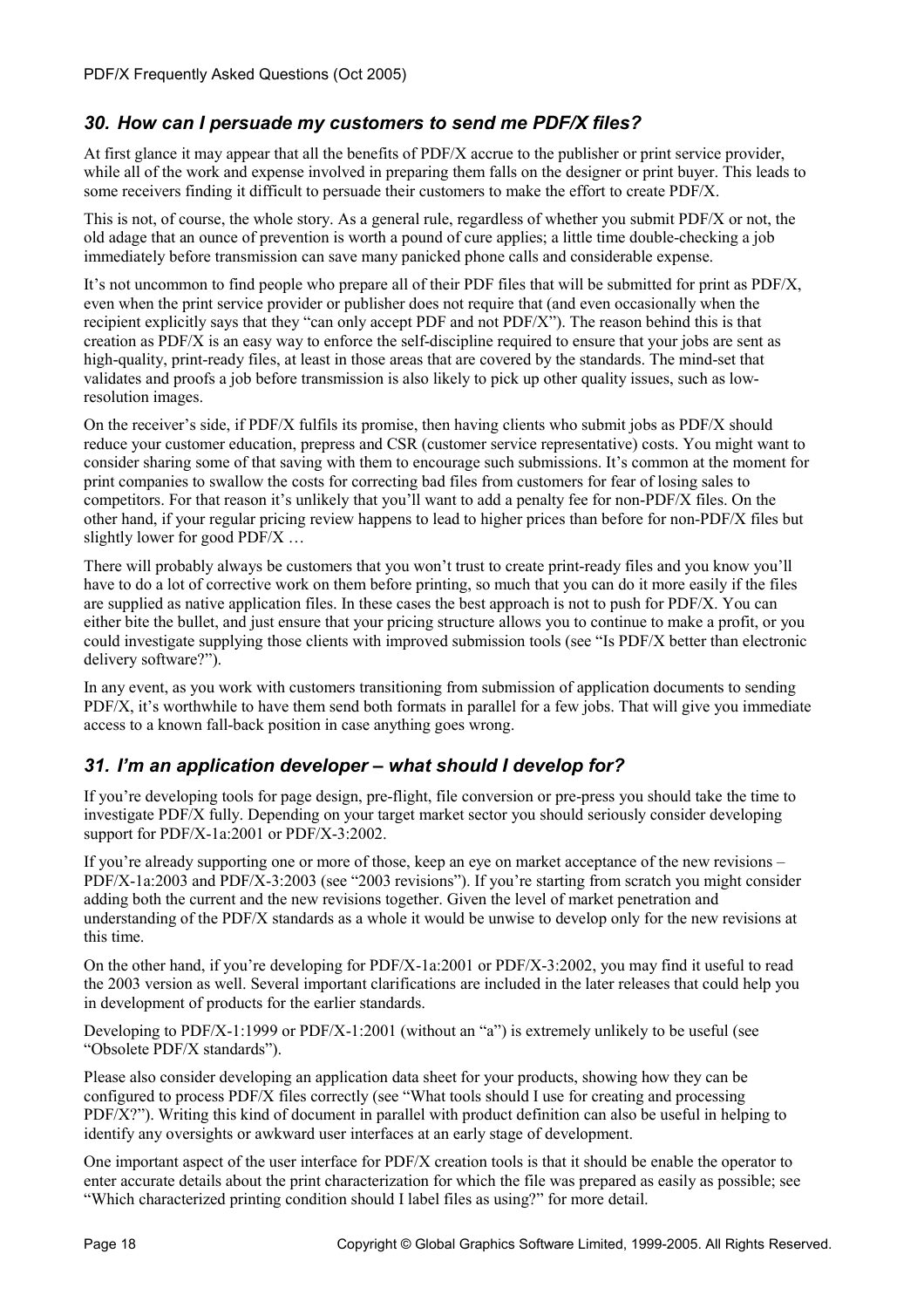Developers should also read the PDF/X application notes available at www.npes.org (see "Where can I get more information?").

### *32. Who's developing these standards?*

With apologies for the alphabet soup - the PDF/X standards are being worked on by a number of organizations:

PDF/X-1a and PDF/X-2 were initially developed by Subcommittee 6, Task Force 1 of the Committee for Graphic Arts Technical Standards (CGATS SC6 TF1) at the request of the DDAP Association (Digital Distribution of Advertising for Publications) and NAA (Newspaper Association of America). CGATS is accredited by ANSI (the American National Standards Institute) to generate national standards for the graphic arts in the USA.

The initial development of PDF/X-3 was driven largely by the Swiss and German representatives to Technical Committee 130 of the International Standards Organization (ISO TC130), with additional funding from BvDM (the German printers' association), UGRA/EMPA (the Swiss standards and research institute) and IFRA (the international newspaper organization), and with active support from the ECI (European Color Initiative) and FOGRA (the German printing research institute).

At the international level PDF/X work is done by the ISO TC130 Working Group 2, Task Force 2 (ISO TC130/WG2/TF2). Technical development of all PDF/X standards is now shared between CGATS SC6 TF1 and ISO/TC130/WG2/TF1, with the ISO task force as the senior partner.

NPES The Association for Suppliers of Printing, Publishing and Converting Technologies provides secretariat services to CGATS and administrative and technical support services to ISO TC130/WG2. Without their assistance and support it's unlikely that these standards could ever be completed.

## *33. Why don't these standards come out faster?*

The latest version of PDF available is 1.6 (Acrobat 7), and both PDF/X-1a:2001 and PDF/X-3:2002 are based on PDF 1.3 (Acrobat 4). Even the 'new' revisions published in 2003 are only based on PDF 1.4. Why the mismatch?

Two important issues that come into play here are results of the fact that CGATS and ISO are open consensus organizations - i.e. they operate by allowing everyone with expertise in the relevant area to make contributions.

One consequence of that is that they cannot work under a non-disclosure agreement from a third party, so it's not possible to see, for instance, the specification for a new version of PDF before it's officially published by Adobe. Thus the work to determine which pieces of functionality offered by a new version should be supported cannot start until the PDF specification is made public.

A second consideration is that it's very difficult to determine the real-world implications of a new version of PDF on professional print production without real experience. It took some significant time, for instance, to evaluate the impact of PDF transparency in PDF 1.4 on processes such as trapping or color management for proofing, and to understand the effects of different implementations of rendering workflows for those objects.

The third is that both ISO and CGATS have very formal balloting processes to ensure that all interested parties are given the chance to express opinions. From submission of a new revision of PDF/X for the final voting process to publication usually takes of the order of twelve months.

Finally, and most importantly, it's inappropriate to require all users to keep on the cutting edge of technology for all stages in their workflows in order to accept a standardized file format. It usually takes some time after the release of a new version of PDF to generate the tool sets that can handle them, often even longer before those tool sets become stable enough to rely on in a production environment, and longer still before it's reasonable to assume that they are in common use in prepress and print service providers.

The standards groups involved are still attempting to determine what the most appropriate release cycle for PDF/X updates should be. (See also "Future plans").

# *34. How can I get involved?*

Both the CGATS and the ISO PDF/X task forces welcome representatives from interested parties such as vendors, user organizations and users themselves. They both cover market segments from ad agencies through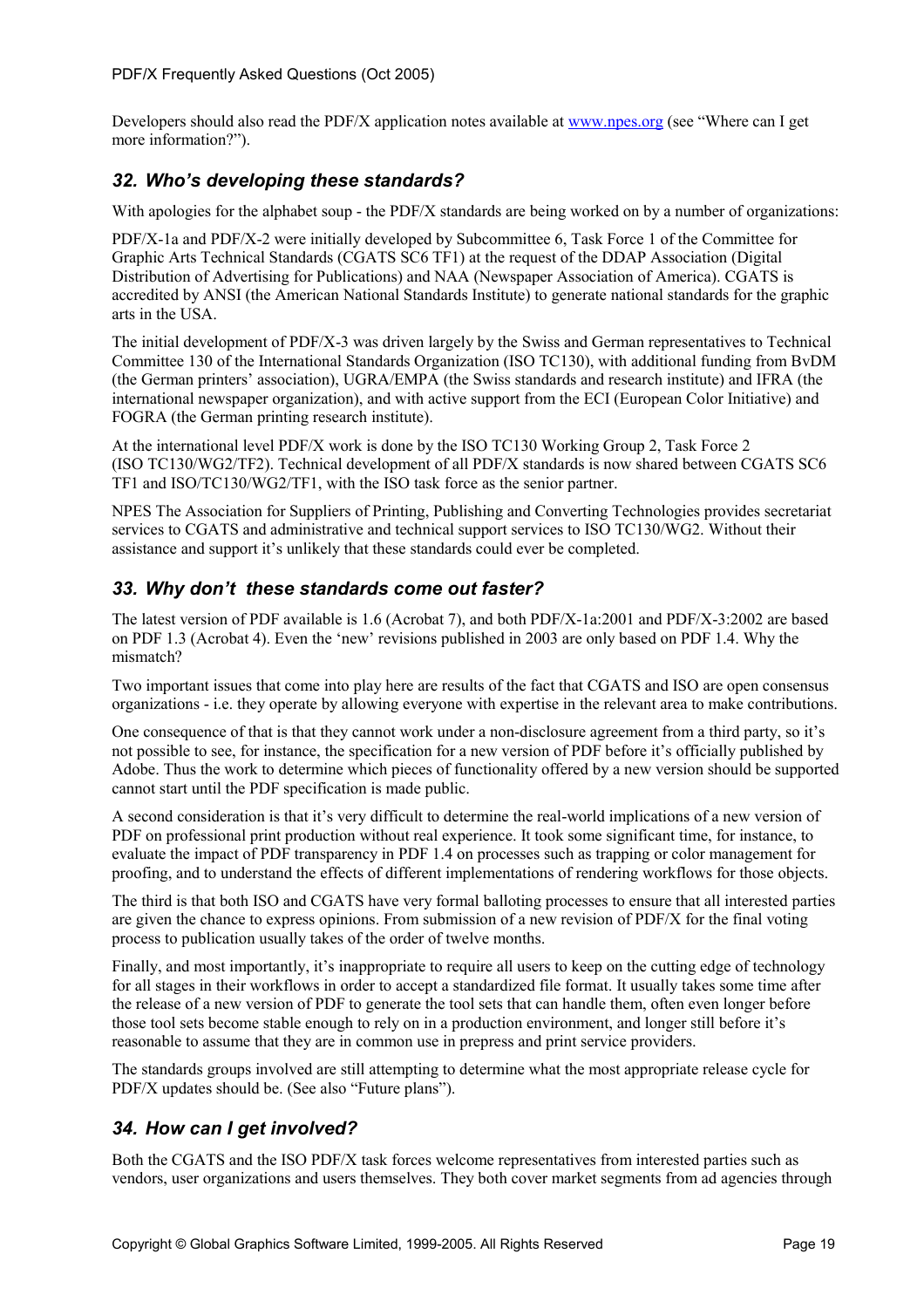pre-press and repro companies as far as printing companies. If you think you can help to build better standards please contact NPES or me (standards@npes.org, martin.bailey@globalgraphics.com).

More informal discussions aimed at PDF/X development take place on an email listserve. Anyone can join this group by filling in the form at groups.yahoo.com/group/pdfx\_revision.

## *35. Where can I get more information?*

Published and final draft (DIS & FDIS) ISO standards may be purchased directly from ISO or from national standards bodies around the world (NPES in the USA – www.npes.org, BSI in the UK, DIN in Germany, etc).

| More information on                             | is available at                               |
|-------------------------------------------------|-----------------------------------------------|
| $PDF/X-1a$                                      | www.pdf-x.com, www.ipa.org and www.ddap.org.  |
| $PDF/X-3$                                       | www.eci.org, www.pdfx3.org and www.pdfx.info. |
| Future PDF/X developments                       | groups.yahoo.com/group/pdfx revision.         |
| Ghent PDF Work Group                            | www.gwg.org                                   |
| Printing across borders                         | www.printingacrossborders.org                 |
| ICC color profiles & printing characterizations | www.color.org                                 |
| ISO, including purchasing standards             | www.iso.org                                   |
| CGATS, including SC6/TF1                        | www.npes.org/standards/cgats.html             |

CGATS SC6/TF1 has also created application notes covering some issues which were not appropriate for inclusion within the standards themselves, but which are designed to assist developers and systems integrators. These are available from www.npes.org/standards/workroom.html. Note that this document is revised periodically to keep abreast of new revisions of the standard or simply to convey additional information as it is discovered to be important to the target audience. Copies of several supporting documents required for developers to implement PDF/X in their products may be downloaded from the CGATS pages on the NPES web site.

# *36. What are PDF/A, PDF/E and PDF/UA?*

The PDF/X standards were developed as a focused subset of PDF for the graphic arts industry, but PDF is flexible and powerful enough to provide great value in other markets too. An initiative started by AIIM International (the Association for Information and Image Management, International) and NPES in the USA, was moved into ISO (under TC171/SC2) and has developed a format called PDF/A which is an equivalent subset for long-term archival of documentation. It's likely to also become a format of choice for internal use in enterprise, legal and government document exchange. At the time of writing, the standard is approved and publication is expected very soon. It will be published as ISO 19005-1:2005.

Slightly after work on PDF/A started, two more initiatives were formed, also under the auspices of AIIM. One aims to develop a PDF subset format for the exchange of engineering documents to be called PDF/E. This has now also moved to TC171/SC2 in ISO. The other is developing a standard for the creation of PDF files accessible by physically impaired users, especially by the blind and partially sighted, to be called PDF/UA (universal access).

More information on all three programs is available from www.aiim.org.

### *37. What do the PDF/X standards restrict?*

This section provides a very brief overview of the main points of the PDF/X-1a:2001 and PDF/X-3:2002 standards. The 2003 versions differ slightly in some respects, but those are nothing like as commonly used, so I've not included the full details here.

This information is intended to give a feel for the requirements of the standards, but is definitely not complete enough to implement a product that creates or verifies PDF/X, or a PDF/X-compliant reader. Anyone intending to produce a PDF/X-compliant product really needs to buy the full standards.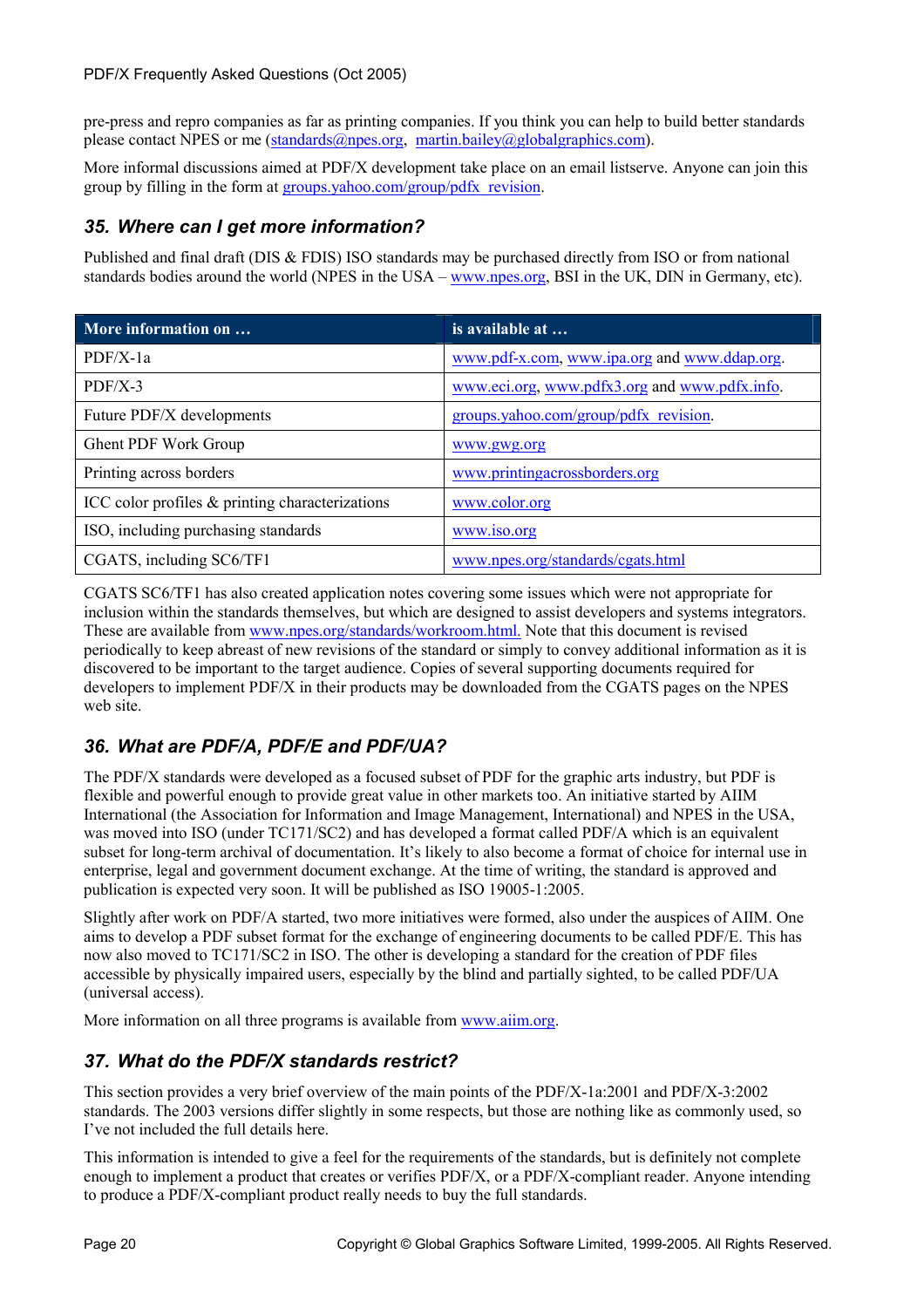Technical terminology used in this section is taken from the PDF 1.3 and PDF 1.4 reference manuals.

#### PDF version

Both these standards are based on PDF 1.3, although the version number in the header and in the catalog should not be used to determine the conformance of a file to that version of the PDF reference.

A PDF/X-compliant rendering of the file must follow all the requirements and stipulations of the PDF reference.

#### Fonts

All fonts used in the file must be embedded in the file, including their associated widths and encoding data. Only fonts that may legally be embedded should be used.

All font formats supported in PDF 1.3 may be used, including TrueType, multiple master and CID fonts (OpenType may not be used, that's not supported before PDF 1.6).

#### Color

All data in the file must be prepared for a single characterized printing condition. For a PDF/X-1a file, that printing condition must be defined in CMYK; for PDF/X-3 it may be gray, RGB or CMYK, although the vast majority of PDF/X-3 files are created for CMYK conditions.

The printing condition is identified using an output intent, much as described in the PDF 1.4 reference manual. The output intent must contain an embedded ICC profile if the characterized printing condition is not in the registry of CMYK characterizations on the ICC web site, or (in the case of PDF/X-3) if any device independent color data is used in the file.

In a PDF/X-1a file all color data must be defined in DeviceGray, DeviceCMYK, Separation or DeviceN color spaces, or in Indexed or Pattern color spaces based on one of those.

In a PDF/X-3 file any of the PDF 1.3 color spaces may be used, but with restrictions that ensure that all colors are defined colorimetrically.

Pre-separated files, where each PDF 'page' represents a single separation of a final page, are prohibited.

#### **Encryption**

PDF/X files may not be encrypted, which means that they may not have either a user or an owner password.

#### File references

In PDF/X-1a file references are allowed, but cannot be accessed through OPI or reference XObjects. In PDF/X-3 (and in PDF/X-1a:2003) file references are prohibited completely.

#### Metadata

The files must be marked as PDF/X using extra keys in the Info dictionary: GTS\_PDFXVersion in the case of PDF/X-3:2002 and both GTS\_PDFXVersion and GTS\_PDFXConformance in the case of PDF/X-1a.

The files must include creation and modification dates, a title, and a file ID in the Info dictionary. It is recommended that they also contain the creator and producer fields. Use with PDF/X-2 introduces requirements for more metadata, this time in XMP.

#### Page boxes

Each page must include one (but not both) of ArtBox and TrimBox. It's recommended that BleedBox should also be included if the job is intended to bleed off the page.

#### **PostScript**

Embedded PostScript is prohibited, both as a PS XObject and using the PS operator in a contents stream.